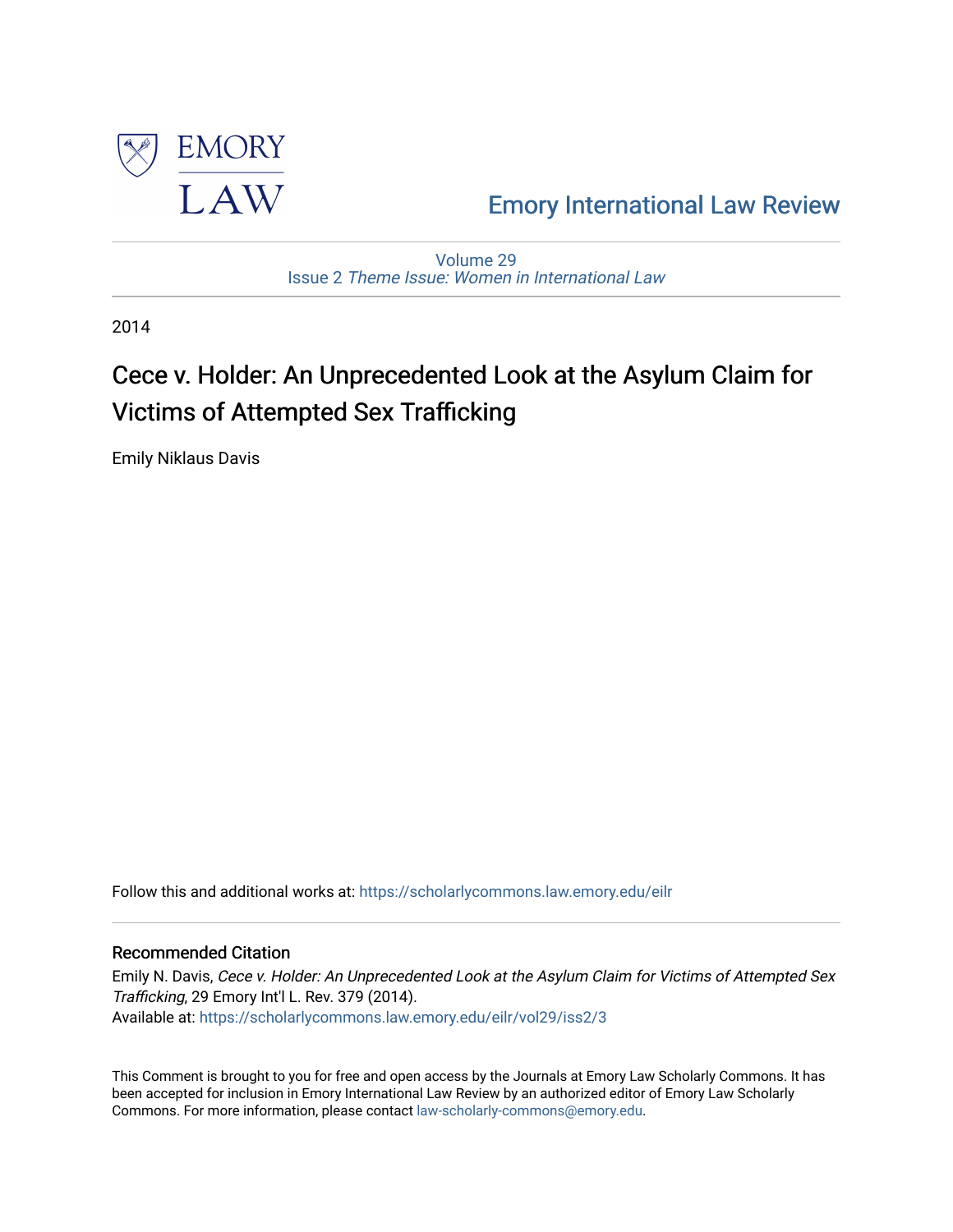## *CECE V. HOLDER***: AN UNPRECEDENTED LOOK AT THE ASYLUM CLAIM FOR VICTIMS OF ATTEMPTED SEX TRAFFICKING**

#### **INTRODUCTION**

In 2001, Johana Cece, a woman in her mid-twenties, fled her hometown of Korçë, a small city near Albania's Greek border.<sup>1</sup> Cece had been the victim of attempted sex trafficking by a local gang member who was notorious for kidnapping young Albanian women and forcing them into prostitution.<sup>2</sup> Cece encountered this trafficker several times, but always managed to escape. Ultimately, Cece fraudulently obtained an Italian passport and sought refuge in the United States.<sup>3</sup> Within a year of her arrival, Cece affirmatively applied for asylum, knowing a return to Albania meant a return to the fear of becoming a sex trafficking victim.<sup>4</sup>

The primary question in Cece's case, which eventually made its way before the United States Court of Appeals for the Seventh Circuit, was whether she proffered a "particular social group" (PSG) cognizable under 8 U.S.C. § 1101(a)(42)(A), thus making her statutorily eligible for asylum under that provision.<sup>5</sup> In its opinion, the Seventh Circuit held that Cece did in fact belong to a cognizable PSG, and the court issued an extensive defense of asylum for targets of sex trafficking.<sup>6</sup> The court's ruling set a precedent with the potential to protect thousands of other asylum-seekers, and Cece is expected to earn refugee status when her case goes back to the Board of Immigration Appeals  $(BIA).<sup>7</sup>$ 

Prior to Cece's case, United States jurisprudence failed to adequately consider the asylum claims of those in danger of becoming sex trafficking victims because U.S. courts were improperly denying the legitimacy of petitioners' proffered PSGs. The United States Court of Appeals for the Sixth

<sup>1</sup> Cece v. Holder, 733 F.3d 662, 667 (7th Cir. 2013) (*en banc*). 2 *Id.* at 666. 3 *Id.* at 666–67. 4 *Id.* at 667. 5 *Id.* at 668. 6 *Id.* at 677–78. 7 *Id*.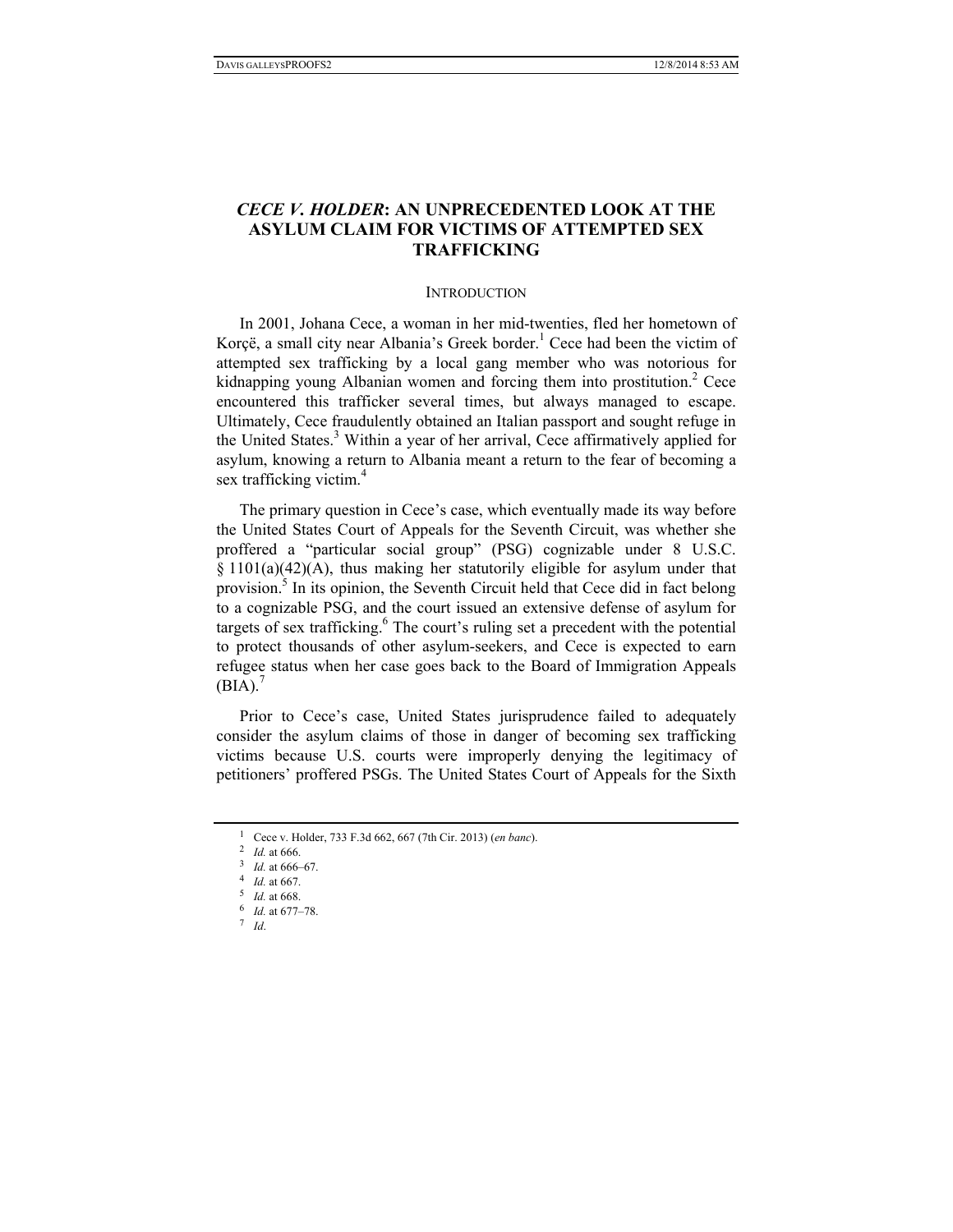Circuit considered the issue previously in 2005 and again in  $2009<sup>8</sup>$  and held that women in similar circumstances (i.e. women who were the targets of attempted sex trafficking in their home countries) did *not* meet the statutory criteria essential to asylum, mainly because the petitioners could not meet their burdens of proof to show that they belonged to a PSG as required by the Immigration and Nationality Act (INA).<sup>9</sup> This Comment argues against the Sixth Circuit's opinions, deeming the court's conclusion incorrect as a result of improperly interpreting  $PSG<sup>10</sup>$ 

In *Cece v. Holder*, the Seventh Circuit recognized that the Sixth Circuit took an unduly restrictive approach to interpreting the PSG language contained in the INA.11 The Seventh Circuit correctly split from the precedent of that circuit, holding that Cece's legitimate PSG was defined as: young Albanian women living alone at risk of becoming victims of sex trafficking.<sup>12</sup>

Because the Seventh Circuit recognized victims of attempted sex trafficking as a particular social group, the court opened the door to the possibility of asylum for thousands of deserving women. By contrast, cases arising out of the Sixth Circuit are categorically excluded from asylum eligibility, as the Sixth Circuit has yet to recognize the PSGs offered by victims of attempted sex trafficking as legitimate. The Seventh Circuit's decision in *Cece*, which does not mean a petitioner will *necessarily* receive asylum, $^{13}$  nonetheless remains important by embracing an expansive reading of the potential grounds upon which asylum applicants may claim to receive the protection of the U.S. government.

This Comment focuses on this recent circuit split between the Seventh Circuit Court of Appeals and Sixth Circuit Court of Appeals. *Cece v. Holder* is a monumental decision in United States jurisprudence for two important reasons: first, the Seventh Circuit correctly interpreted the "particular social

<sup>&</sup>lt;sup>8</sup> *See infra* text accompanying notes 151–79.<br><sup>9</sup> *See* Immigration and Nationality Act of 1952, Pub. L. No. 82-414, 66 Stat. 163 (2013) (codified as amended in scattered sections of 8 U.S.C.).<br><sup>10</sup> Immigration and Nationality Act § 1101(a)(42), 8 U.S.C.A. § 1101(a)(42) (2013).<br><sup>11</sup> Cece v. Holder, 733 F.3d 662, 672, 675 (7th Cir. 2013) (*en banc*).

<sup>&</sup>lt;sup>12</sup> Id. at 671 (explaining that the parties and the immigration courts were inconsistent about defining Cece's PSG, but the inconsistencies did not upset her claim.).

<sup>&</sup>lt;sup>13</sup> In addition to providing a cognizable social group, asylum applicants must also show there is a nexus between the persecution and the membership in the social group. Escobar v. Holder*,* 657 F.3d 537, 542 (7th Cir. 2011); Ishitiaq v. Holder*,* 578 F.3d 712, 715 (7th Cir. 2009). Furthermore, the alien must show that he or she would be persecuted or has a well-founded fear of persecution based on that membership. Fatin v. INS, 12 F.3d 1233, 1240 (3d Cir. 1993).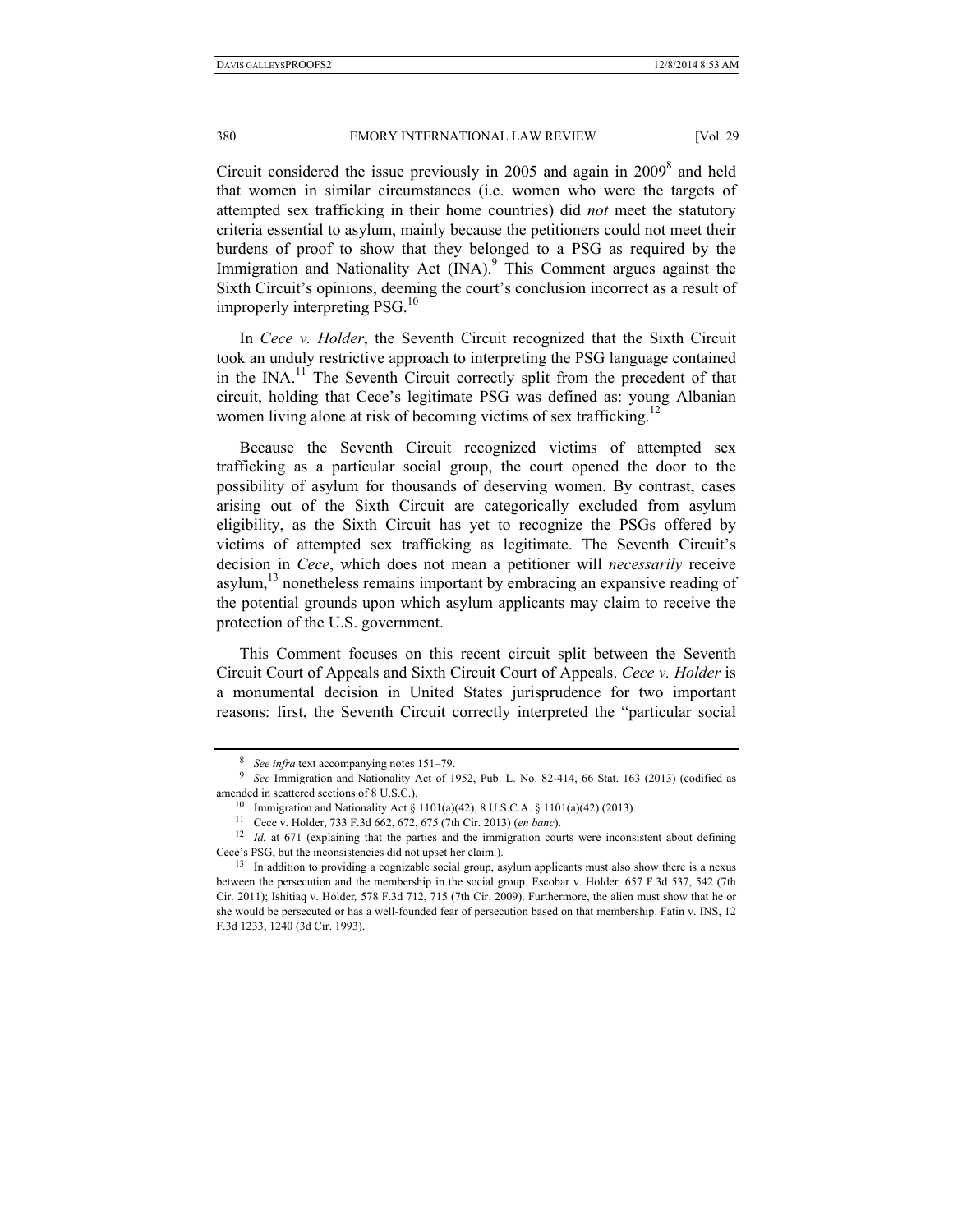group" language contained in the Immigration and Nationality Act (INA) for the first time in a case involving a victim of *attempted* sex trafficking; and second, the decision places the United States in compliance with its international obligations under the Protocol to Prevent, Suppress and Punish Trafficking in Persons, Especially Women and Children (Palermo Protocol),<sup>14</sup> and its domestic obligations under the Victims of Trafficking and Violence Protection Act of 2000 (Victims Protection Act or TVPA).<sup>15</sup>

This Comment contains the following sections: Part I explains the global issue of sex trafficking. Part II explores national and international efforts to combat sex trafficking. Part III provides a background on asylum law in the United States, including the varying interpretations of the particular social group category. Part IV looks at cases arising from the Sixth Circuit that deal with attempted sex trafficking in Albania. Part V examines the Seventh Circuit's opinion in *Cece v. Holder* and shows why it was correctly decided. Finally, Part VI contains suggestions for the President of the United States, Congress, and the Supreme Court of the United States in dealing with future cases regarding the asylum claims of attempted sex trafficking victims.

#### I. SEX TRAFFICKING: A GLOBAL ISSUE

Prior to analyzing the asylum claim of victims of attempted trafficking, it is essential to understand the nature of sex trafficking and the persecution victims fear if forced to return to their native countries. Sex trafficking is a contemporary form of slavery that violates a victim's fundamental human rights.<sup>16</sup> Victims of sex trafficking often endure rape, violence, and

<sup>&</sup>lt;sup>14</sup> United Nations Protocol to Prevent, Suppress, and Punish Trafficking in Persons Especially Women and Children, supplementing, United Nations Convention Against Transnational Organized Crime, G.A. Res. 55/25, Annex II, U.N. Doc. A/Res/55/25, (Dec. 25, 2003) [hereinafter Palermo Protocol]. 15 Victims of Trafficking and Violence Protection Act of 2000, Pub. L. No. 106-386, Div. A, 114 Stat.

<sup>1464 (</sup>codified as amended at 22 U.S.C. §§ 7101–7110 (2000)); *see also* Trafficking Victims Protection Reauthorization Act of 2003, Pub. L. No. 108-193, 117 Stat. 2875 (2003); Trafficking Victims Protection Reauthorization Act of 2005, Pub. L. No. 109-164, 119 Stat. 3558 (2006); William Wilberforce Trafficking Victims Protection Reauthorization Act of 2008, Pub. L. No. 110-457, 122 Stat. 5044 (2008); Trafficking Victims Protection Reauthorization Act of 2011, S. Res. 1301, 112th Cong. (2011). And in 2013, the Trafficking Victims Protection Reauthorization Act was added, in its entirety, as an amendment to the Violence Against Women Act. Violence Against Women Reauthorization Act of 2013, Pub. L. No. 113-4, 127 Stat. 54 (2013). 16 *See* Anne Gallagher, *Contemporary Forms of Female Slavery*, *in* 2 WOMEN AND INTERNATIONAL

HUMAN RIGHTS LAW 487, 495–96 (Kelly D. Askin & Dorean M. Koenig, eds., 2000).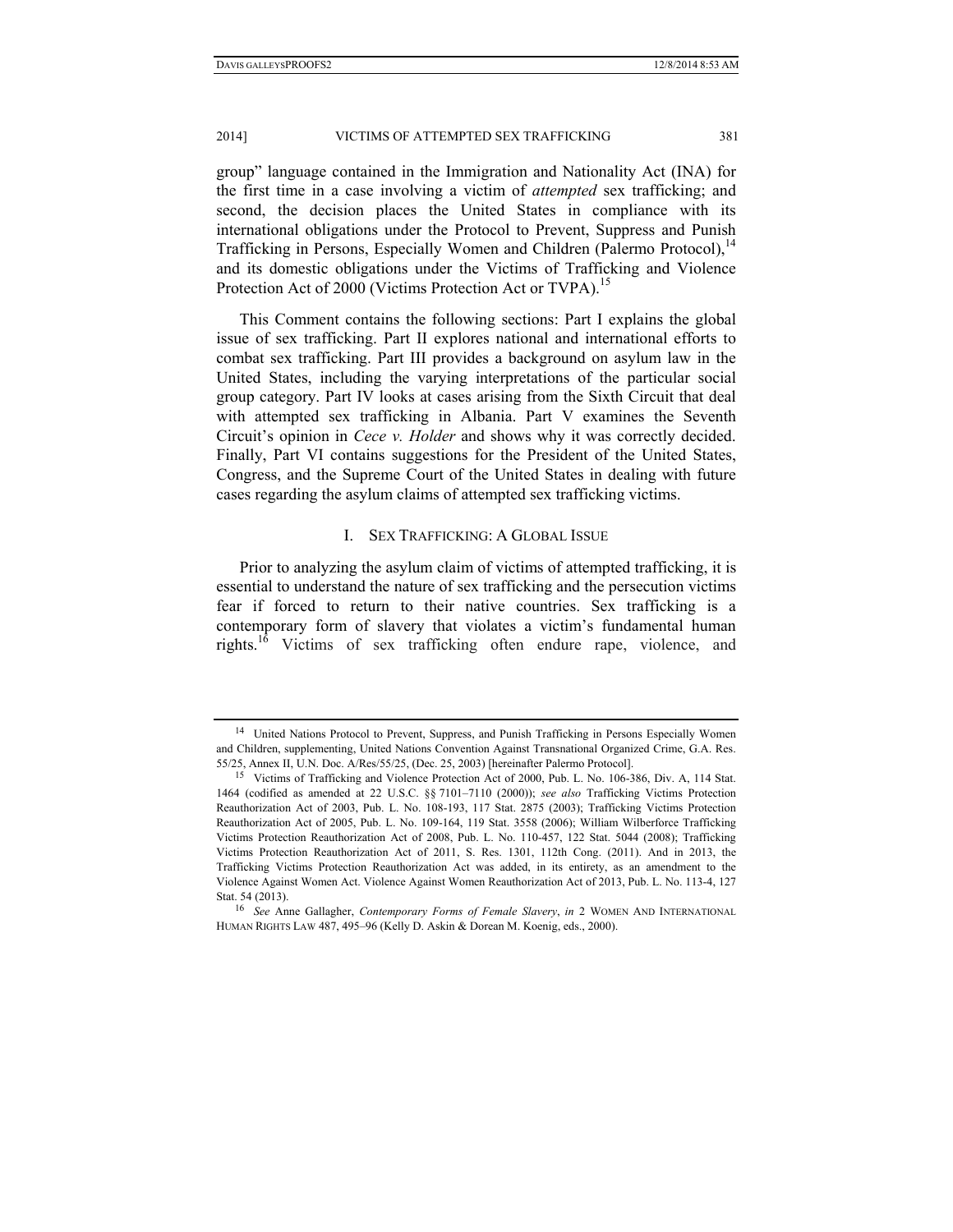humiliation.<sup>17</sup> Additionally, many trafficking victims are economically powerless, as their trafficker demands that they give up all of their earnings.<sup>18</sup> Furthermore, "[t]o exert control over these women and to keep them captive, traffickers commonly use psychological manipulation, forced drug use, physical and sexual violence, in addition to threats of violence against the trafficked women's family members."19 For example, one Albanian sex trafficking survivor stated that her trafficker "kept her in submission through physical abuse—beatings, rape, and slicing her with knives."20 Another stated that, "after she was successfully abducted, her kidnappers 'often threatened to kill [her] or harm [her] family if [she] wouldn't comply,<sup>21</sup> and that she 'was afraid of them as [she] knew they carried guns and were on drugs."<sup>22</sup>

Acknowledging the gravity of the issue, former U.N. Secretary General Kofi Annan declared: "trafficking of persons, particularly women and children, for forced and exploitative labor, including sexual exploitation, is one of the most egregious violations of human rights which the United Nations now confronts. $^{22}$  Though it is well documented that sex trafficking is a globally pervasive issue, "[i]t is extremely difficult to assess the true scale of sex trafficking due to the clandestine nature of the crime."24 According to the United States Department of Health and Human Services, human trafficking is rapidly growing and is already one of the largest criminal industries in the world, second only to drug trafficking.<sup>25</sup> The International Organization for

<sup>17</sup> *See* Theodore R. Sangalis, *Elusive Empowerment: Compensating the Sex Trafficked Person Under the* 

<sup>&</sup>lt;sup>18</sup> See Michelle Crawford Rickert, *Through the Looking Glass: Finding and Freeing Modern-Day Slaves at the State Level*, 4 LIBERTY U. L. REV. 211, 232 (2010). *19* Kelly Karvelis, *The Asylum Claim for Victims of Attempted Trafficking*, 8 NW J. L. & Soc. Pol.'Y 274,

<sup>277 (2013)</sup> (citing Theodore R. Sangalis, *Elusive Empowerment: Compensating the Sex Trafficked Person* 

<sup>&</sup>lt;sup>20</sup> See id. (quoting Sara Elizabeth Dill, *Human Trafficking: A Decade's Track Record, Plus Techniques for Prosecutors and Police Moving Forward*, 26 CRIM. JUST. 18, 24 (2011)). 21 *Id.* (quoting *True Stories: The Story of M.*, ASS'N OF ALBANIAN GIRLS AND WOMEN, http://www.aagw.

org/Education/TrueStories/True9M (last visited Oct. 23, 2014)). 22 *Id.* 

<sup>23</sup> Jenna Shearer Demir, *The Trafficking Of Women For Sexual Exploitation: A Gender-Based And Well-Founded Fear Of Persecution?* (UNHCR Evaluation and Policy Analysis Unit, Working Paper No. 80, 2003 (quoting Deen Thalif, *Trafficking in Human Beings Reprehensible says, UN's Koffi Anan*, IPR, Dec. 14, 2000, at 1)). 24 Tyler Marie Christensen, *Trafficking for Sexual Exploitation: Victim Protection in International and* 

*Domestic Asylum Law*, (UNHCR Policy Development and Analysis Service, Paper No. 206 (2011), *available at* http://www.unhcr.org/4d9c7c869.pdf.

<sup>25</sup> *See* Press Release, Dep't of Health and Human Services, HHS Fights to Stem Human Trafficking, *available at* http://www.hhs.gov/news/factsheet/humantrafficking.html.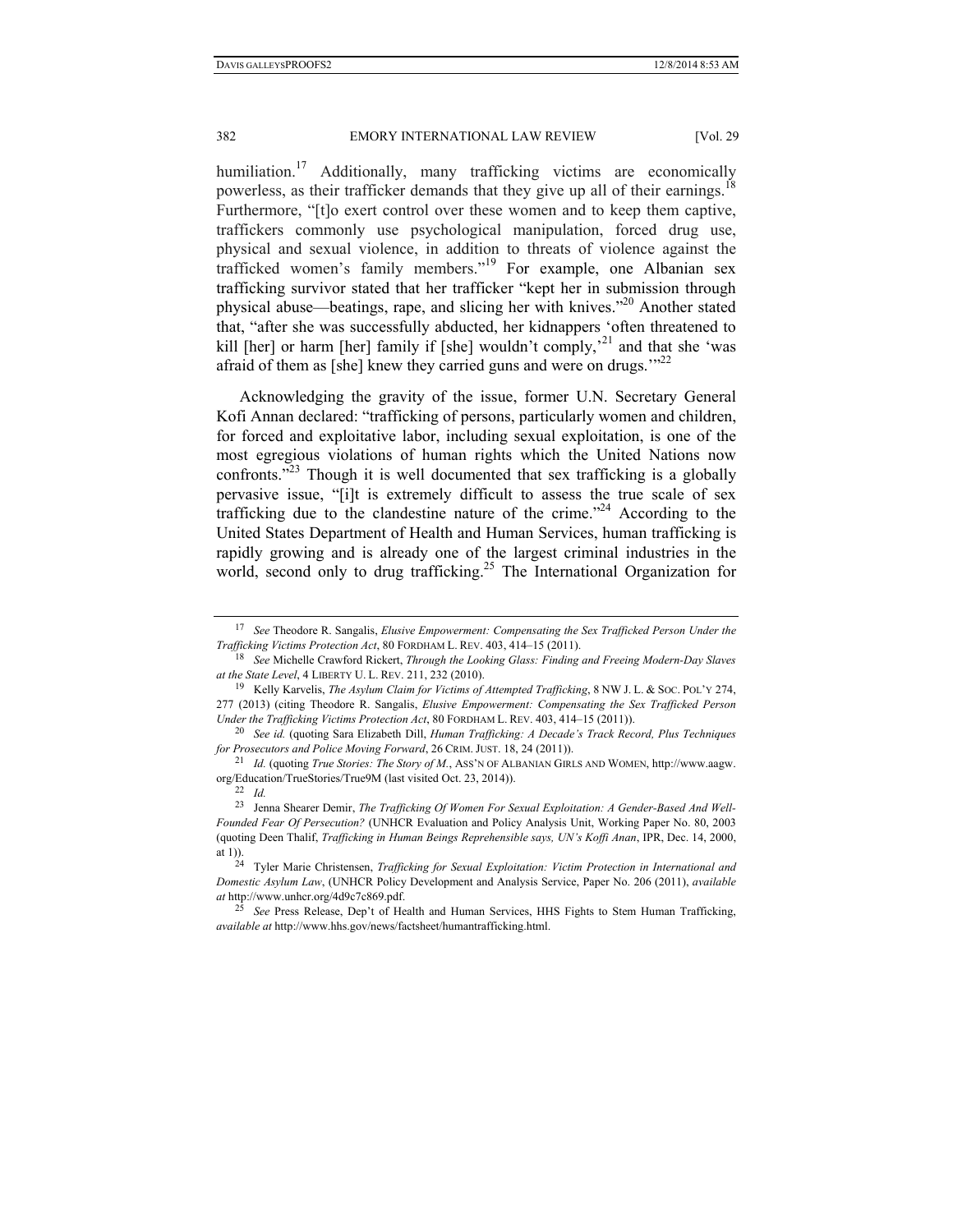#### 2014] VICTIMS OF ATTEMPTED SEX TRAFFICKING 383

Migration places trafficking as the third most profitable illegal industry with a value of  $\overline{\$7}$  billion.<sup>26</sup> According to conservative estimates, at least 27 million people are held in slavery or slave-like conditions worldwide<sup>27</sup> and some estimates suggest the number of trafficking victims worldwide is an overwhelming 12.3 million people.<sup>28</sup> According to the United Nations Office on Drugs and Crime, approximately seventy-nine percent of all human trafficking is for the purpose of sexual exploitation,<sup>29</sup> and the International Labor Organization (ILO) estimates that ninety-eight percent of the people trafficked for sexual exploitation are women and girls.<sup>30</sup> At least 20.9 million adults and children are bought and sold worldwide into commercial sexual servitude, forced labor and bonded labor. $31$ 

As this Comment focuses specifically on attempted sex trafficking cases arising from Albania, it is important to understand the current landscape of the problem of sex trafficking there. Once a strict communist state almost entirely isolated from the outside world,<sup>32</sup> Albania has long been considered a hub for sex trafficking.<sup>33</sup> The Special Rapporteur on Violence Against Women, Radhika Coomaraswamy, stated, "[t]rafficking in women flourishes in many less developed countries because the vulnerabilities arising from women's lack of access to resources, poverty and gender discrimination are maintained through the collusion of the market, the State, the community and the family unit."<sup>34</sup> According to one report, "[t]here are ... about 30,000 Albanian

<sup>&</sup>lt;sup>26</sup> Pino Arlacchi, Under-Secretary-General Director-General, Opening Statement to the International Seminar on Trafficking in Human Beings (Nov. 28–29, 2000), http://www.unodc.org/unodc/en/about-unodc/ speeches/speech\_2000-11-28\_1.html. 27 Sandhya Drew, *Human Trafficking: A Modern Form of Slavery?*, 4 EUR. HUM. RTS. L. REV. 481, 492

<sup>(2002). 28</sup> U.S. DEP'T OF STATE, <sup>2010</sup> TRAFFICKING IN PERSONS REPORT 7 (2010), *available at* http://www.state. gov/documents/organization/142979.pdf.<br><sup>29</sup> U.N. Office on Drugs and Crime (UNODC), *Global Report on Trafficking in Persons*, 37 (Dec. 2012).<br><sup>30</sup> INT'L LABOUR OFFICE, GIVE GIRLS A CHANCE: TACKLING CHILD LABOUR, A KEY TO

<sup>(2009). 31</sup> INT'L LABOUR ORG., ILO GLOBAL ESTIMATE OF FORCED LABOUR: RESULTS AND METHODOLOGY 13

<sup>(2012). 32</sup> Bob Woodruff, *Albanian Girls Trafficked for Sex*, ABC NEWS (May 21, 2013), http://abcnews.go.com/

WNT/story?id=131011. 33 *Dying to Leave Human Trafficking Worldwide: Albania*, PBS (Sept. 25, 2003), http://www.pbs.org/

wnet/wideangle/episodes/dying-to-leave/human-trafficking-worldwide/albania/1447/ (summarizing episode). 34 Special Rapporteur on Violence Against Women, *Integration of the Human Rights of Women and the* 

*Gender Perspective, Violence Against Women*, ¶57, U.N. ESCOR, 56th Sess., Agenda Item 12(a), at 19, U.N. Doc. E/CN.4/2000/68 (Feb. 29, 2000).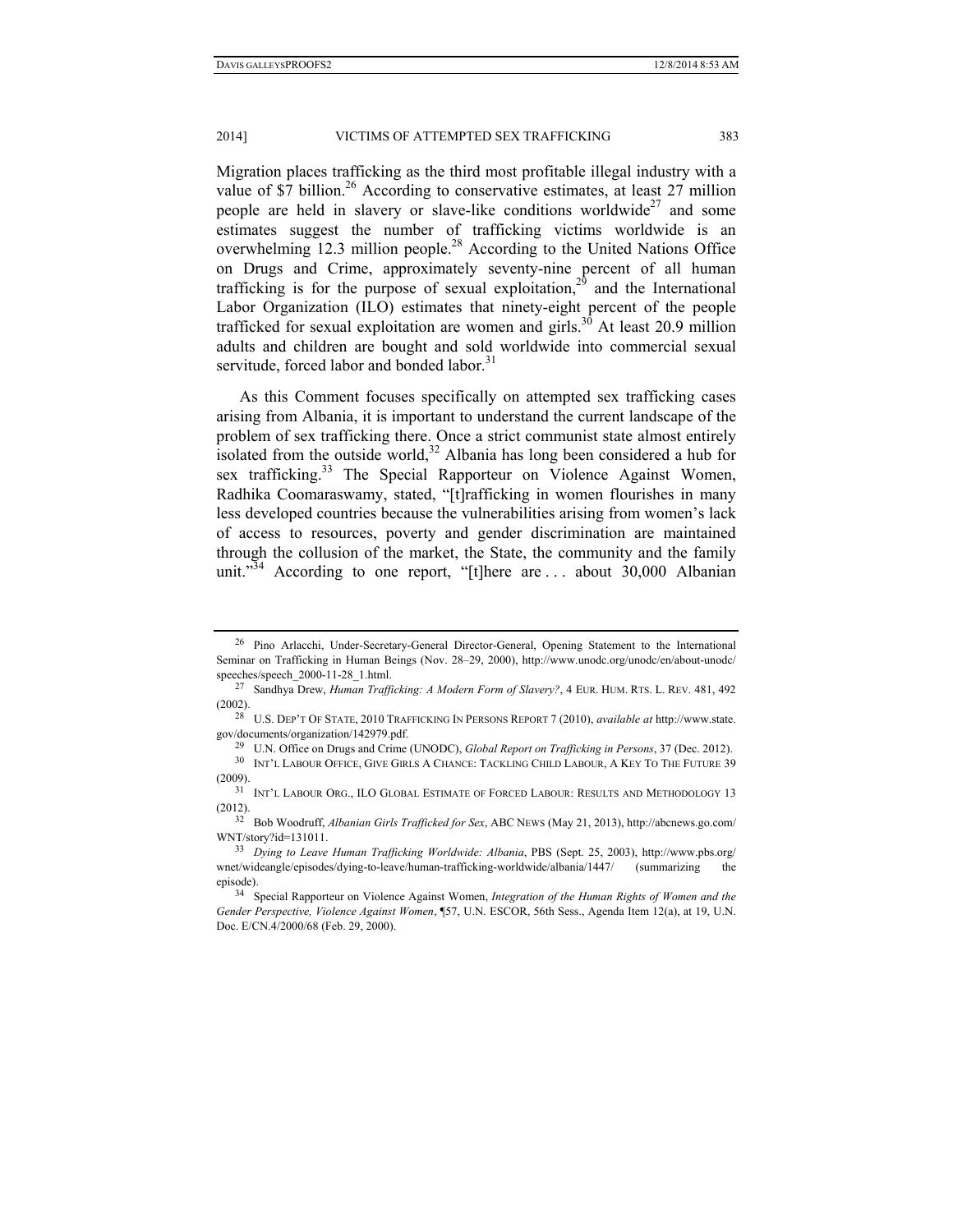prostitutes walking the streets of Europe."<sup>35</sup> The same report noted, "[i]n a country of only about three million people, that is almost one percent of the Albanian population."36 One commentator states, "[a] teenage girl can be bought in Albania for as little as [fifteen] hundred [U.S.] dollars for work in a brothel in Western Europe."<sup>37</sup>

The 2011 *Trafficking in Persons Report* for Albania created annually by the United States Department of State notes that "widespread corruption, particularly within the judiciary, continued to hamper overall anti-trafficking law enforcement and victim protection efforts."<sup>38</sup> Moreover, the Department of State classified Albania as a "Tier 2 Watch List" country for purposes of the *Trafficking in Persons Report* for 2013.39 According to the U.S. Department of State website, Tier 2 Watch List countries are those:

[W]here governments do not fully comply with the [Trafficking Victims Protection Act]'s minimum standards, but are making significant efforts to bring themselves into compliance with those standards; and: a) the absolute number of victims of severe forms of trafficking is very significant or is significantly increasing; b) there is a failure to provide evidence of *increasing efforts* to combat severe forms of trafficking in persons from the previous year . . . ; or c) the determination that a country is making significant efforts to bring itself into compliance with minimum standards was based on commitments by the country to take *additional future steps over the next year*. 40

The 2013 Albanian country report begins by stating, "Albania is a source country for men, women, and children subjected to sex trafficking and forced labor."<sup>41</sup> It explains: "Many women are subjected to trafficking after accepting offers of employment in waitressing, bartending, dancing, or singing in neighboring countries, specifically in Kosovo, Greece, and Macedonia."42 The

<sup>35</sup> Woodruff, *supra* note 32. The report does not distinguish between the number of victims of sex trafficking and the number of prostitutes in Albania.<br><sup>36</sup> *Id.*<br><sup>37</sup> Arlacchi, *supra* note 26.

<sup>&</sup>lt;sup>38</sup> U.S. DEP'T OF STATE, 2011 TRAFFICKING IN PERSONS REPORT 64 (2011), *available at* http://www. state.gov/documents/organization/164453.pdf. 39 U.S. DEP'T OF STATE, 2013 TRAFFICKING IN PERSONS REPORT 67–69 (2013), *available at* http://www.

state.gov/documents/organization/210738.pdf. 40 U.S. DEP'T OF STATE, INTRODUCTORY MATERIAL TO THE 2013 TRAFFICKING IN PERSONS REPORT 44,

<sup>46</sup> (2013), *available at* http://www.state.gov/documents/organization/210737.pdf. 41 U.S. DEP'T OF STATE, *supra* note 38 at 67. 42 *Id.*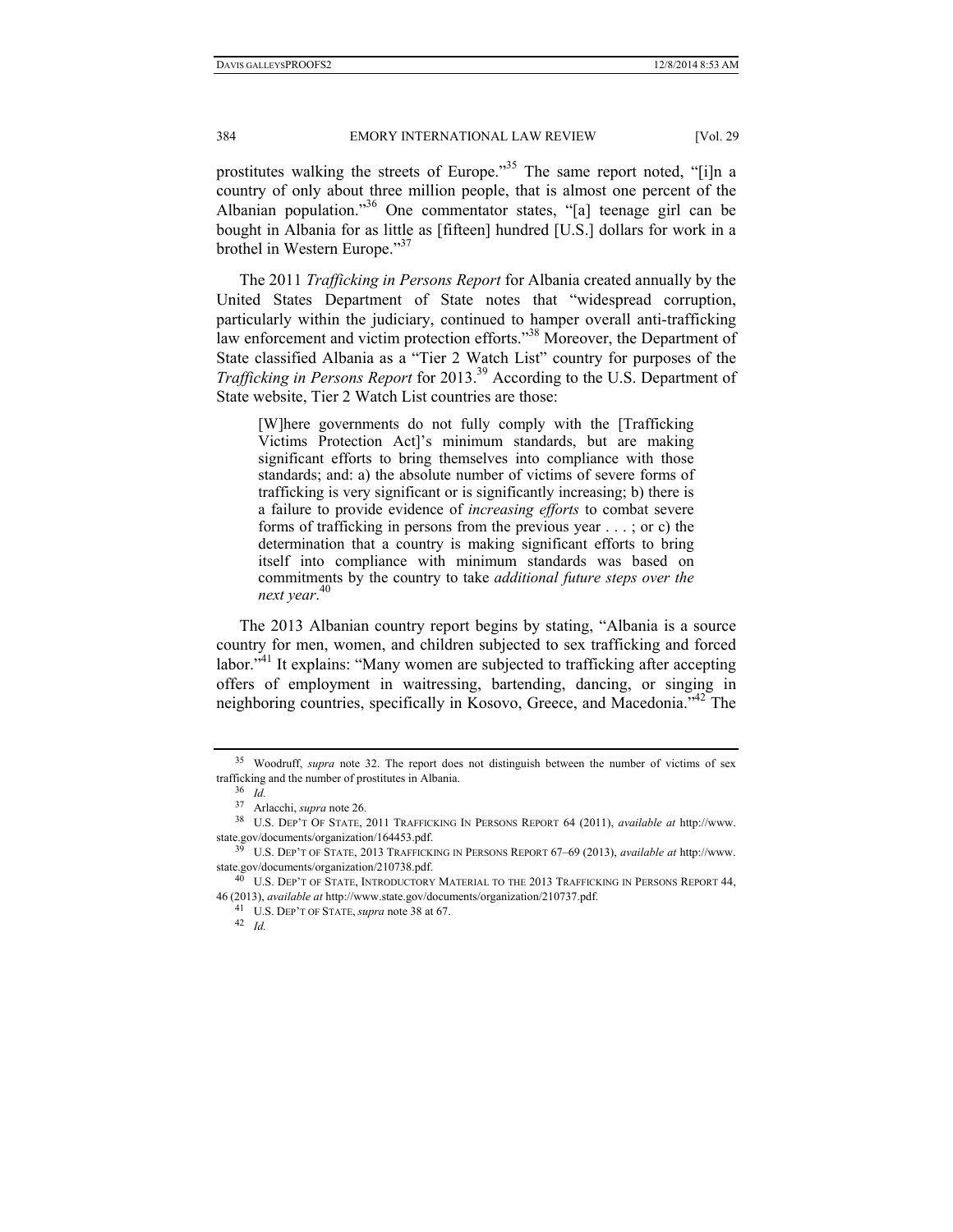report goes on to detail the problems the country faces in complying with international standards and declares, "[t]he Government of Albania does not fully comply with the minimum standards for the elimination of trafficking[ $.^{1}$ "<sup>43</sup>

The State Department's 2013 report also explains that the Albanian government "failed to demonstrate evidence of increasing efforts to address human trafficking over the previous reporting period[.]"<sup>44</sup> The report notes the lack of prosecutions pursued in the country for criminals involved in sex trafficking, explaining that the government of Albania reduced its antitrafficking law enforcement efforts in the previous year.<sup>45</sup> Moreover, the Albanian government did not make a discernable effort to reduce the demand for commercial sex acts. $46$ 

Despite these extreme dangers faced by targets of sex trafficking, especially in Albania, U.S. court decisions and administrative adjudications had not, until *Cece v. Holder*, been receptive to the asylum claims of the victims of attempted sex trafficking.<sup>47</sup> By recognizing that a woman who is the victim of *attempted* sex trafficking, without yet having been trafficked, should be afforded protection under the INA's asylum provisions, the Seventh Circuit's opinion in *Cece v. Holder* is arguably the first asylum case to acknowledge that we need to stop sex trafficking before it starts.

The Court's decision in *Cece* is a step in the right direction for protecting victims of attempted sex trafficking, but as discussed in Part VI, the United States needs to protect this group of deserving women on a national level, not just within the jurisdiction of the Seventh Circuit, so that the United States can more effectively combat this global issue and can fulfill its obligations under both the Palermo Protocol and the Victim Protection Act of 2000, both of which are discussed in more detail in the following section.

<sup>43</sup> *Id.* 

<sup>44</sup> *Id.* at 68. 45 *Id.* 

<sup>&</sup>lt;sup>47</sup> *See* Pellumbi v. Att'y Gen. of the U.S., 505 Fed. App'x. 205 (3d Cir. 2012); Burbiene v. Holder, 568 F.3d 251 (1st Cir. 2009).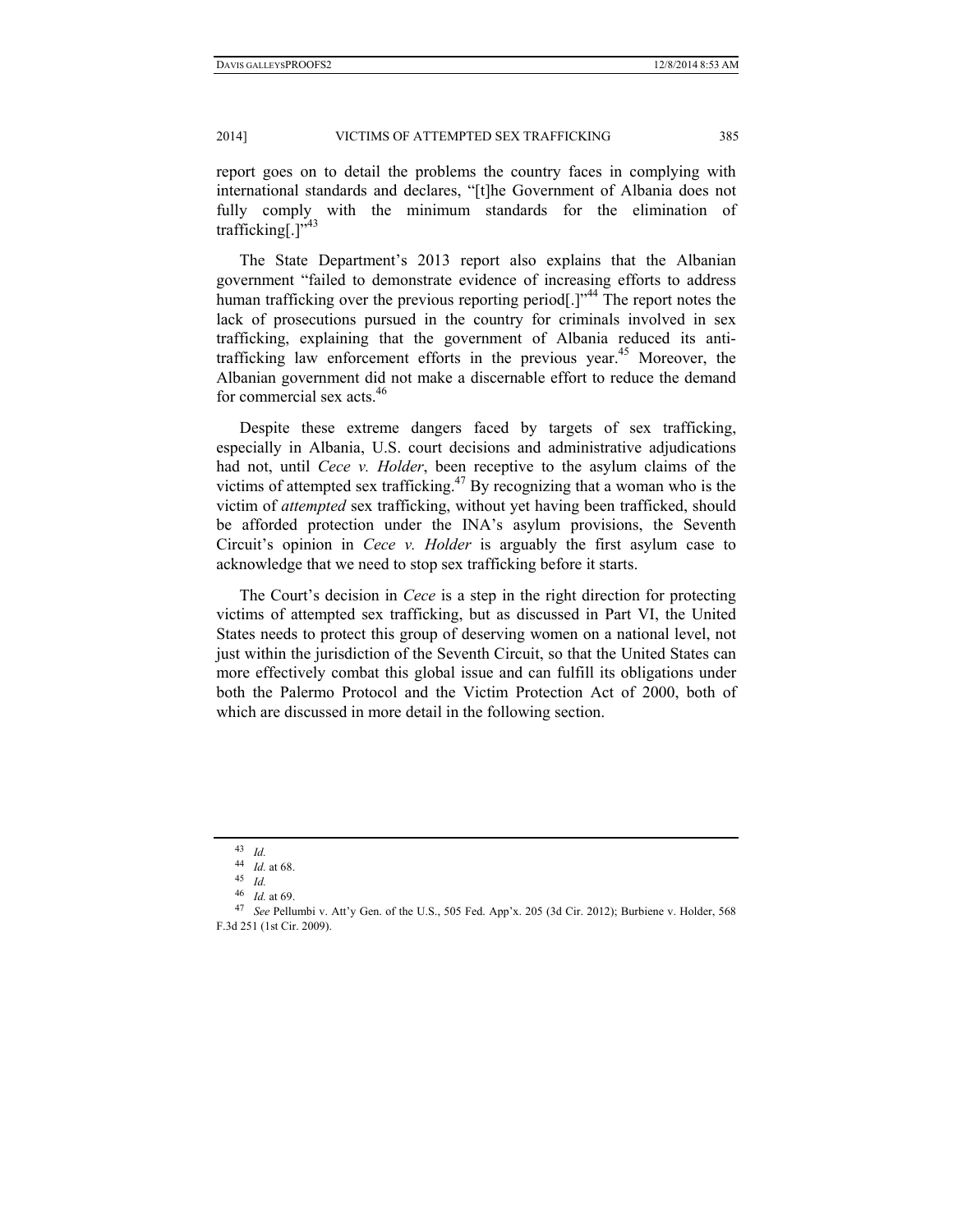#### II. COMBATING SEX TRAFFICKING

#### *A. International Efforts to Combat Sex Trafficking*

To address the growing international crime of sex trafficking, the United States introduced a resolution on trafficking in women and children at the April 1998 session of the United Nations Commission for Crime Prevention and Criminal Justice.<sup>48</sup> The proposed resolution called for the establishment of a protocol on trafficking in women and children under the proposed U.N. Convention against Transnational Organized Crime.<sup>49</sup> The proposed resolution was subsequently adopted, and the United States and Argentina introduced a draft protocol at the first negotiation session of the Convention in January 1999.<sup>50</sup>

On November 15, 2000, the U.N. General Assembly adopted one of the most important instruments against trafficking: the Protocol to Prevent, Suppress and Punish Trafficking in Persons, Especially Women and Children, generally referred to as the "Palermo Protocol."51 The United States signed the Palermo Protocol on December 13, 2000, and ratified it on November 3, 2005.<sup>52</sup> The Palermo Protocol was designed to supplement the UN Convention Against Transnational Organized Crime and was created through the United Nations Office on Drugs and Crime<sup>53</sup> in order to foster "effective action to prevent and combat trafficking in persons, especially women and children, [which] requires a comprehensive international approach in the countries of origin, transit and destination that includes measures to prevent such trafficking, to punish the traffickers and to protect the victims of such trafficking."54

The Palermo Protocol is the first international instrument to define trafficking, and it does so comprehensively.<sup>55</sup> Under the Protocol, Article 3 defines trafficking as:

<sup>48</sup> *See International Trafficking in Women and Children: Hearings Before the Subcomm. on Near Eastern And Asian Affairs of the S. Comm. on Foreign Relations*, 106th Cong. 13 (2000), *available at* http:// www.gpo.gov/fdsys/pkg/CHRG-106shrg63986/html/CHRG-106shrg63986.htm. 49 *Id.* at 13. 50 *Id.* 

<sup>51</sup> G.A. Res. 55/25, U.N. Doc. A/RES/55/25 at Annex II (Nov. 15, 2000) (supplementing the Convention

against Transnational Organized Crime). 52 Palermo Protocol, *supra* note 14. 53 *Id.* 

<sup>&</sup>lt;sup>55</sup> *See id.* at Annex II, art. 3(a).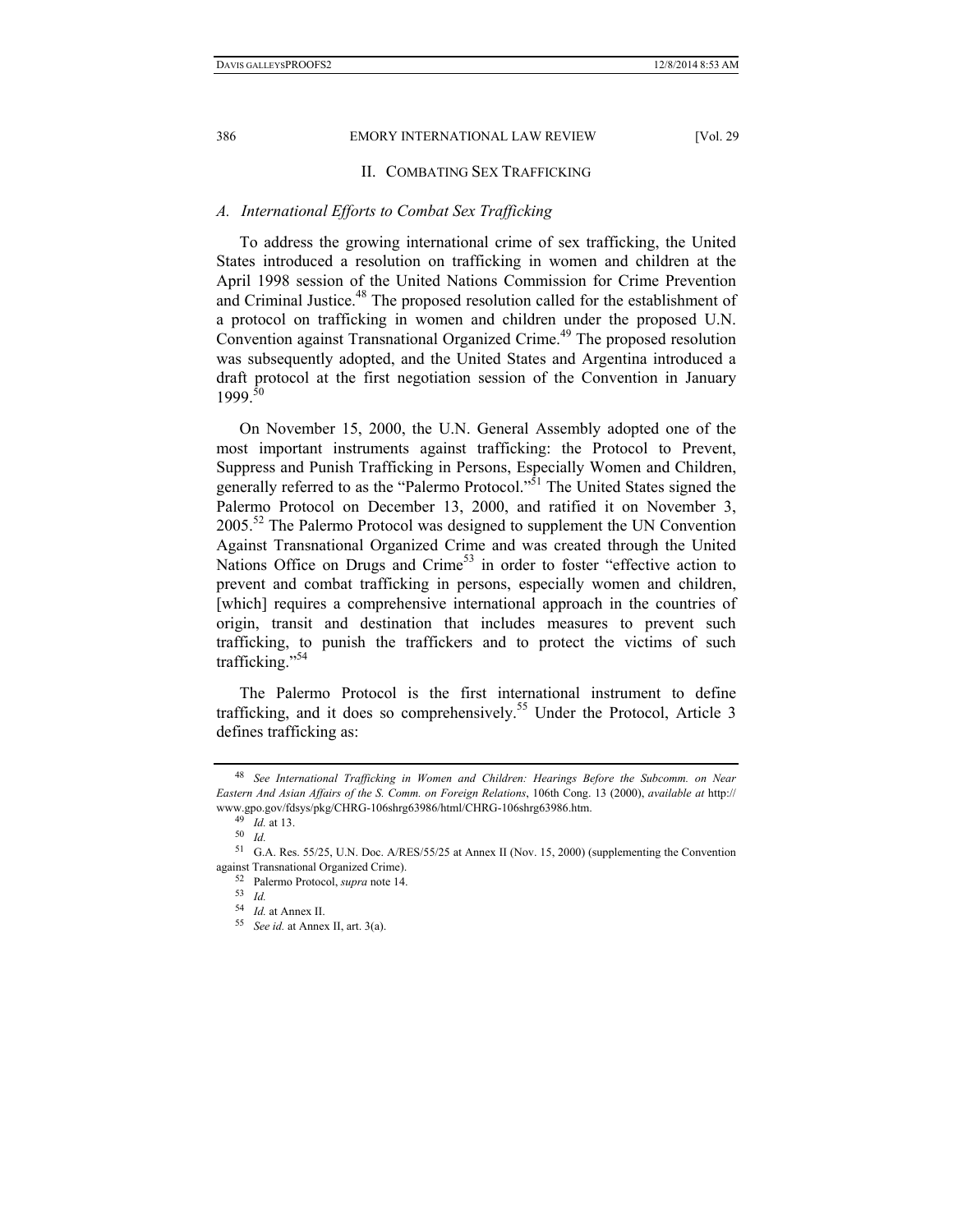[T]he recruitment, transportation, transfer, harbouring or receipt of persons, by means of the threat or use of force or other forms of coercion, of abduction, of fraud, of deception, of the abuse of power or of a position of vulnerability or of the giving or receiving of payments or benefits to achieve the consent of a person having control over another person, for the purpose of exploitation. Exploitation shall include, at a minimum, the exploitation of the prostitution of others or other forms of sexual exploitation, forced labour or services, slavery or practices similar to slavery, servitude or the removal of organs[.]<sup>56</sup>

The success of achieving a consensus on this definition cannot be understated as it reflects the first international consensus on the definition of trafficking.<sup>57</sup> This definition serves as a primary step toward a concerted international effort to combat trafficking.

Beyond the definition, the true force of the document lies in its law enforcement provisions. Article 5 obligates State Parties to criminalize trafficking, *attempted trafficking*, participating as an accomplice, and organizing and directing trafficking.<sup>58</sup> Article 6 also requires states to ensure that there are measures to provide assistance to victims of trafficking through support in legal proceedings and to consider the implementation of measures to provide for physical, psychological, and social recovery.<sup>59</sup> Article 7 requires states to consider permitting victims to remain on the territory, and Article 8 deals with questions of repatriation. $60$ 

#### *B. Domestic Efforts to Combat Sex Trafficking*

Though the Palermo Protocol is an important international document, such agreements only go so far, and ultimately nation-state legislation plays an integral role in the battle against human trafficking. The United States government enacted the Victims of Trafficking and Violence Protection Act of

<sup>56</sup> *Id.* 57 *See* Special Rapporteur on the human rights aspects of the victims of trafficking in persons, especially women and children, *Integration of the Human Rights of Women and a Gender Perspective*, U.N. Doc. E/CN.4/2006/62 para. 32 (Feb. 20, 2006) (Sigma Huda); Michelle Madden Dempsey, Carolyn Hoyle, & Mary Bosworth, *Defining Sex Trafficking in Int'l and Domestic Law: Mind the Gaps*, EMORY INT'L L. REV. 137, 140

<sup>(2012). 58</sup> *Palermo Protocol*, *supra* note 14, at art. 5 (emphasis added). 59 *Id.* at 44. 60 *Id.* at 44–45.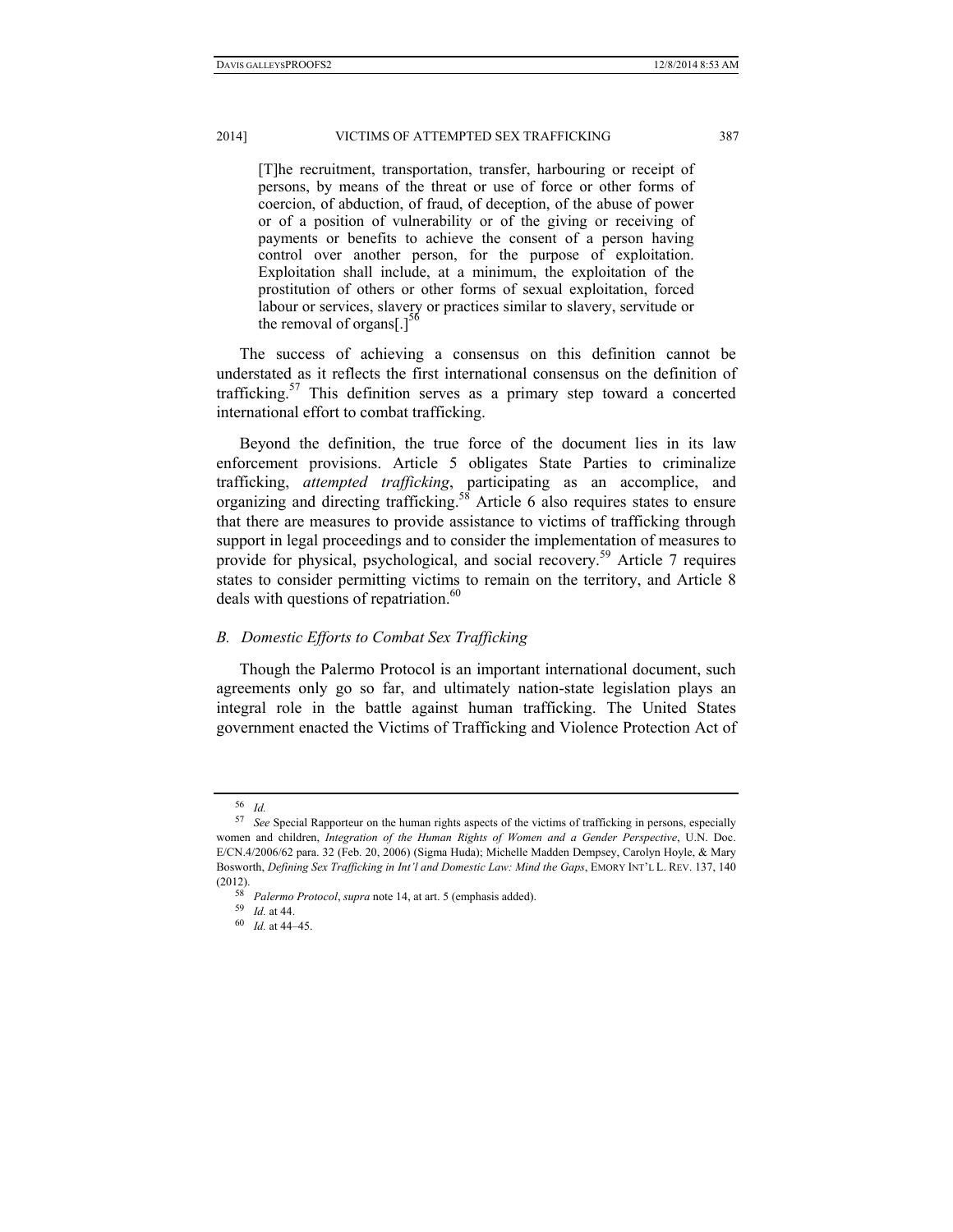2000 (the Victims Protection Act) on October 28, 2000.<sup>61</sup> The Act was reauthorized in 2003, 2005, 2008, and  $2013<sup>62</sup>$  The Victims Protection Act is essentially an implementation of Article 5 of the U.N. Protocol, which requires states to adopt specific anti-trafficking legislation making the act of trafficking an offense.<sup>63</sup> The Victims Protection Act's statement of purpose is "to combat trafficking in persons, a contemporary manifestation of slavery whose victims are predominantly women and children, to ensure just and effective punishment of traffickers, and to protect their victims."<sup>64</sup>

The Victims Protection Act defines "severe forms of trafficking" in persons as: "(A) sex trafficking in which a commercial sex act is induced by force, fraud, or coercion . . . or (B) the recruitment, harboring, transportation, provision, or obtaining of a person for labor or services, through the use of force, fraud, or coercion for the purpose of subjection to involuntary servitude, peonage, debt bondage, or slavery."65 Further, "sex trafficking" is defined in the Victims Protection Act as, "the recruitment, harboring, transportation, provision, or obtaining of a person for the purpose of a commercial sex."<sup>66</sup> It is worth noting that according to these two definitions, a victim need not be physically transported from one location to another in order for the crime to fall within these definitions;  $67$  in fact, a significant number of trafficking

<sup>61</sup> The Victims of Trafficking and Violence Protection Act of 2000, Pub. L. No. 106-386, 114 Stat. 1464 (codified as amended in various titles of U.S.C.) [hereinafter TPVA], *available at* http://www.state.gov/j/tip/ laws/61124.htm. The TPVA is comprised of three divisions: A) The Trafficking Victims Protection Act of 2000, B) Violence Against Women Act of 2000, and C) Miscellaneous Provisions.<br><sup>62</sup> Trafficking Victims Protection Reauthorization Act of 2003, Pub. L. No. 108-193, 117 Stat. 2875;

Trafficking Victims Protection Reauthorization Act of 2005, Pub. L. No. 109-164, 119 Stat. 3558; Wilber Wilberforce Trafficking Victims Protection Reauthorization Act of 2008, Pub. L. No. 110-457, 122 Stat. 5044. In 2013, the Trafficking Victims Protection Reauthorization Act of 2013 was added, in its entirety, as an amendment to the Violence Against Women Reauthorization Act of 2013, codified at 42 U.S.C. §§ 13701– 14045(d). 63 *Palermo Protocol*, *supra* note 14, art. 5 ("(1) Each State Party shall adopt such legislative and other

measures as may be necessary to establish as criminal offences the conduct set forth in article 3 of this Protocol, when committed intentionally. (2) Each State Party shall also adopt such legislative and other measures as may be necessary to establish as criminal offences: (a) Subject to the basic concepts of its legal system, attempting to commit an offence established in accordance with paragraph 1 of this article; (b) Participating as an accomplice in an offence established in accordance with paragraph 1 of this article; and (c) Organizing or directing other persons to commit an offence established in accordance with paragraph 1 of this article.").<br><sup>64</sup> TVPA, *supra* note 61, at § 102(a).<br><sup>65</sup> *Id.* at § 103(8).<br><sup>66</sup> *Id.* at § 103(9).<br><sup>67</sup> Martti Lehti & Kauko Aromaa, *Trafficking for Sexual Exploitation*, 34 CRIME & JUST. 133, 175

<sup>(2006).</sup>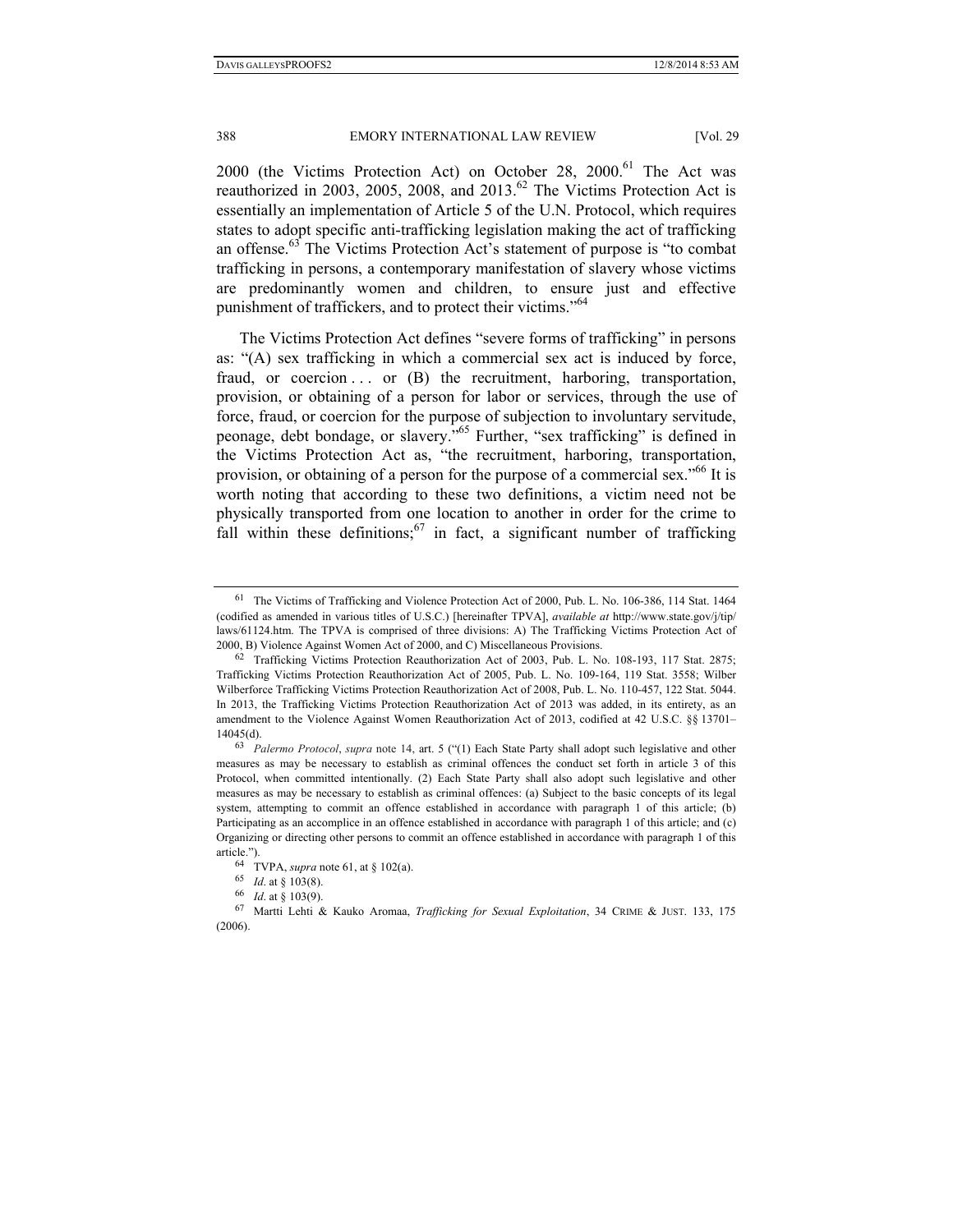victims never travel any distance or cross a border.<sup>68</sup> Important to the *Cece v. Holder* case discussed below, mere recruitment is sufficient to violate the Act. $69$ 

The Victims Protection Act's anti-trafficking strategy has three primary purposes, commonly referred to as the "three  $P's$ :  $\frac{1}{20}$ " to punish traffickers; to support countries in preventing trafficking; and to provide restorative services to victims of trafficking.<sup>71</sup> Despite its stated mission, a disconnect remains between the three goals of the Victims Protection Act. According to Kelly Hyland Heinrich, who examined the success of the Palermo Protocol ten years after its enactment, "the most common anti-trafficking strategy remains enforcement-only, relegating victim protection to a secondary role rather than a complementary or necessary role."<sup>72</sup> Instead of an enforcement-only approach, she explains that the Palermo Protocol "encourage[s] a compassionate and humanitarian response with due regard for the trafficked person's physical and mental recovery."<sup>73</sup>

As detailed in the following sections, the Court's decision in *Cece v. Holder* is a practical application of the victim protection provisions of the Palermo Protocol and the Victims Protection Act because it recognizes the need to protect victims of attempted sex trafficking via asylum laws of the United States. The *Cece v. Holder* decision demonstrates that implementation of the Palermo Protocol and the Victims Protection Act can come from domestic courts, since the Palermo Protocol lacks a practical enforcement mechanism.

<sup>68</sup> *Id.* at 186. 69 *See* Cece v. Holder, 733 F.3d 662 (7th Cir. 2013) (*en banc*). 70 *See* Barbara Stolz, *Educating Policymakers and Setting the Criminal Justice Policymaking Agenda: Interest Groups and the Victims of Trafficking and Violence Act of 2000*, 5 CRIM. J. 407, 409 (2005).<br><sup>71</sup> 22 U.S.C. § 7101(a) (2006) ("The purposes of this chapter division are to combat trafficking in

persons . . . to ensure just and effective punishment of traffickers, and to protect their victims."). 72 Kelly Hyland Heinrich, *Ten Years After The Palermo Protocol: Where Are Protections For Human* 

*Trafficking Victims*, 18 NO. <sup>1</sup> HUM. RTS. BRIEF 2, 3 (2010). 73 *Id.* at 5.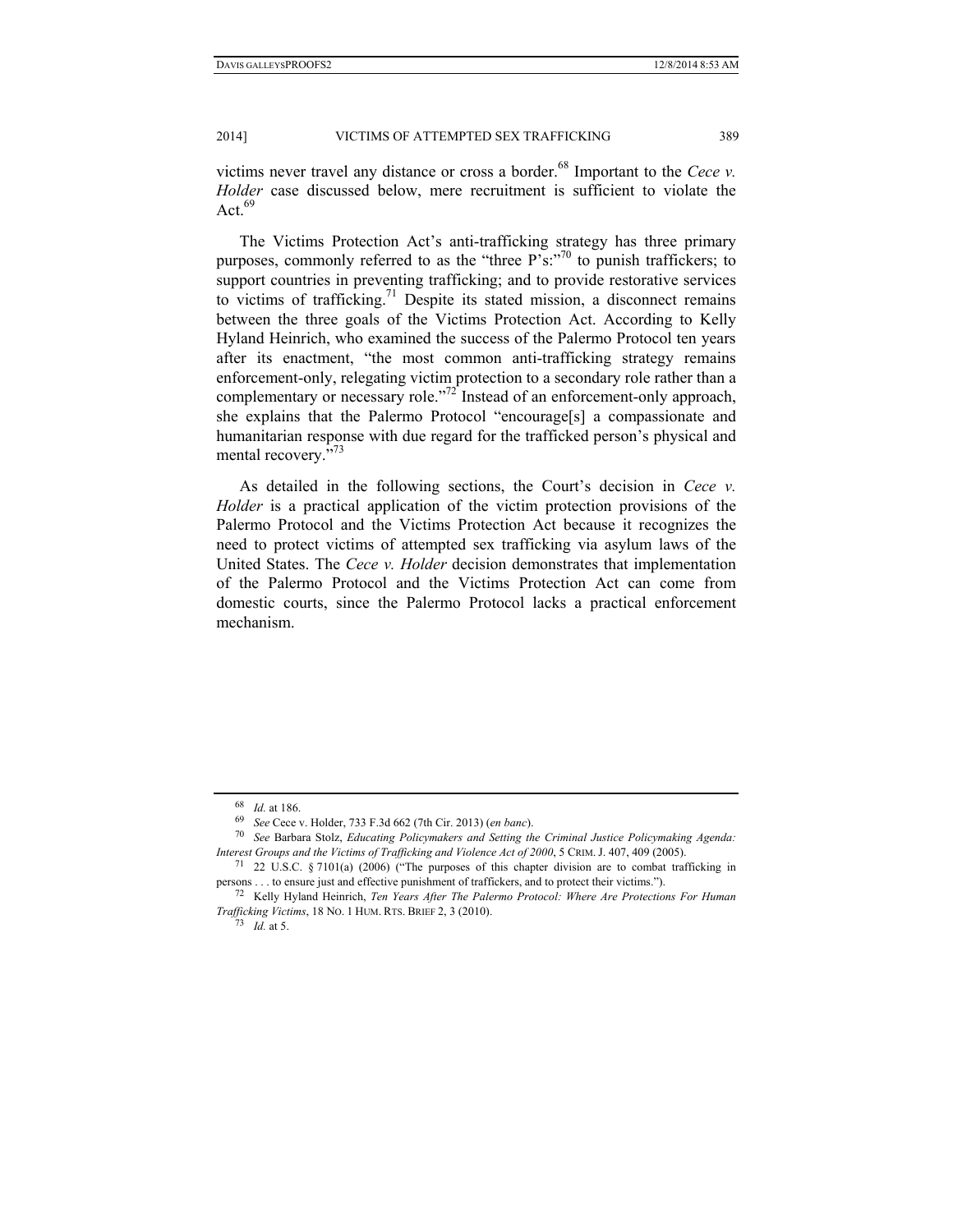#### III. BACKGROUND ON ASYLUM LAW

#### *A. International Law*

The main sources of refugee law are treaty law, notably the 1951 Convention relating to the Status of Refugees (Convention)<sup>74</sup> and its 1967 Protocol relating to the Status of Refugees (Protocol).<sup>75</sup> Regional instruments represent a further set of protections, particularly the 1969 Organization of African Unity Convention for African countries;<sup>76</sup> and the 1984 Cartagena Declaration for Latin American countries,<sup>77</sup> which, while not legally binding, is still influential.

Under Article  $1(A)(2)$  of the Convention, the term "refugee" shall apply to any person who:

[O]wing to well-founded fear of being persecuted for reasons of race, religion, nationality, membership of a particular social group or political opinion, is outside the country of his nationality and is unable or, owing to such fear, is unwilling to avail himself of the protection of that country; or who, not having a nationality and being outside the country of his former habitual residence as a result of such events, is unable or, owing to such fear, is unwilling to return to  $it$ <sup>78</sup>

This refugee definition was drafted in the context of the atrocities committed by Nazi Germany.79 The drafters' primary objective was "to address the mass persecutions suffered by the European Jews and other persons targeted based on racial, religious, and political grounds."80 Moreover, "[t]he definition is also a product of the Cold War, which prompted ideologically-based concerns by

<sup>74</sup> Convention Relating to the Status of Refugees, July 28, 1951, 189 U.N.T.S. 150.

<sup>75</sup> Protocol Relating to the Status of Refugees, Jan. 31, 1967, 19 U.S.T. 6223606 U.N.T.S. 267 [hereinafter U.N. Protocol]. 76 OAU Convention Governing the Specific Aspects of Refugee Problems in Africa, Sept. 5, 1969, 1001

U.N.T.S. 45. 77 Cartagena Declaration on Refugees, Nov. 22, 1984, OAS/SERAL.IV/II.bb, doc. 10, rev. 1.

<sup>78</sup> Convention Relating to the Status of Refugees, July 28, 1951, 189 U.N.T.S. 150.

<sup>79</sup> Joan Fitzpatrick, *Revitalizing the 1951 Refugee Convention*, 9 HARV. HUM. RTS. J. 229, 239–40 (1996) (stating that "[t]he paradigm inspiring the Refugee Convention was the right-wing totalitarian regime of Nazi

Germany").<br><sup>80</sup> Daniel Jianu, *Beyond the Reach of the Law: Refugees from Gender-Based Rights Abuse* 10 (2007), *available at* http://www.academia.edu/1934571/Beyond\_the\_Reach\_of\_the\_Law\_Refugees\_from\_Gender-Based Rights Abuse.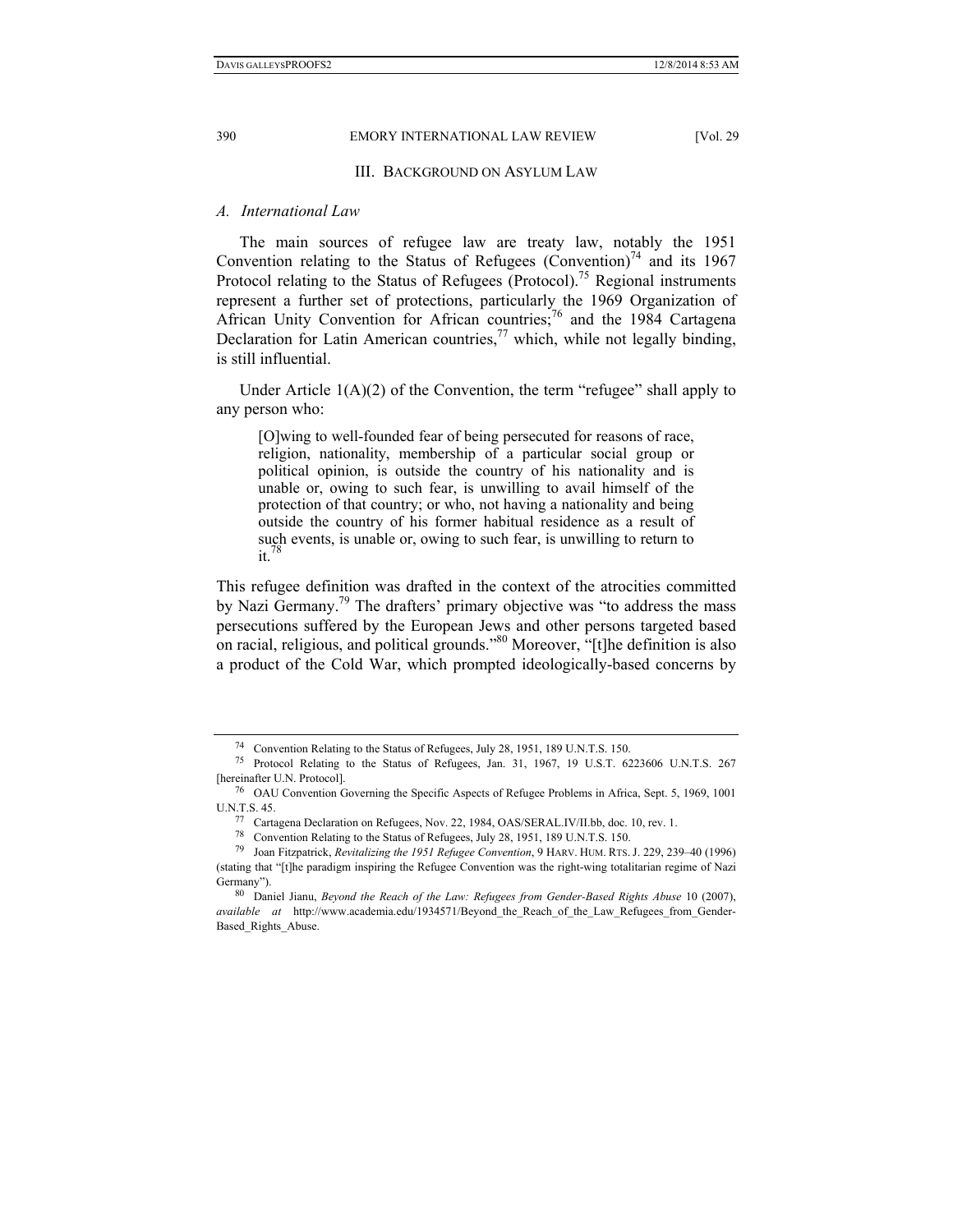the West about the international protection of political dissidents from Eastern European communist regimes."<sup>81</sup>

The definition of "refugee" under U.S. law is derived directly from the 1951 United Nations Convention and 1967 Protocol, thus demonstrating that the United States sought to align itself with international norms regarding its asylum laws. $82$  Notably, U.S. refugee law enumerates the same protected groups as contained in Convention, including the broad "membership in a particular social group" category.<sup>83</sup> The following sub-part examines asylum law and "membership in a particular social group" in the United States.

#### *B. Asylum in the United States*

In 2012, 58,179 people were admitted to the United States as refugees and 29,484 were granted asylum. $84$  U.S. asylum law has evolved since 1980 through case law, regulations, and numerous administrative guidelines and policy memoranda. Asylum officers and immigration judges are bound by U.S. Supreme Court decisions, decisions from the federal circuit court of appeals having jurisdiction over the state in which they sit, and decisions from the Board of Immigration Appeals.<sup>85</sup>

The United States signed the Protocol relating to the Status of Refugees in 1968<sup>86</sup> and, to ensure compliance with its international obligations under the Protocol, enacted the Refugee Act of 1980, adopting essentially the same definition of refugee as set forth by the Convention.<sup>87</sup> To be eligible for asylum, an applicant must show that: (1) she has suffered persecution or has a well-founded fear of persecution, (2) on account of race, religion, nationality, political opinion, or membership in a particular social group, and (3) is unable

<sup>81</sup> Andrea Binder, *Gender and the "Membership in a Particular Social Group" Category of the 1951 Refugee Convention*, 10 COLUM. J. GENDER & L. 167, 169 (2001). 82 *See* UN Protocol, *supra* note 74; Arthur C. Helton, *Persecution on Account of Membership in a Social* 

Group as a Basis for Refugee Status, 15 COLUM. HUM. RTS. L. REV. 39, 40 (1983).<br><sup>83</sup> See Helton, *supra* note 82, at 40.<br><sup>84</sup> DANIEL C. MARTIN & JAMES E. YANKAY, OFFICE OF IMMIGR. STAT., REFUGEES AND ASYLEES: 2012, 1

<sup>(</sup>Apr. 2012), http://www.dhs.gov/sites/default/files/publications/ois\_rfa\_fr\_2012.pdf. 85 Jaya Ramji-Nogales, Andrew I. Schoenholtz, & Philip G. Schrag, *Refugee Roulette: Disparities in Asylum Adjudication, 60 STAN. L. REV. 295, 349–50 (2007).*<br><sup>86</sup> Protocol Relating to the Status of Refugees, Nov. 1, 1968, T.I.A.S. No. 6577.

<sup>87</sup> Refugee Act of 1980, Pub. L. No. 96-212, 94 Stat. 103 (1980); Immigration and Nationality Act of 1952, Pub.L. No. 82-414, 66 Stat 163 (codified as amended at 8 U.S.C. §§ 1101 et seq.). *See* Helton, supra note 82, at 40 & nn. 7–8).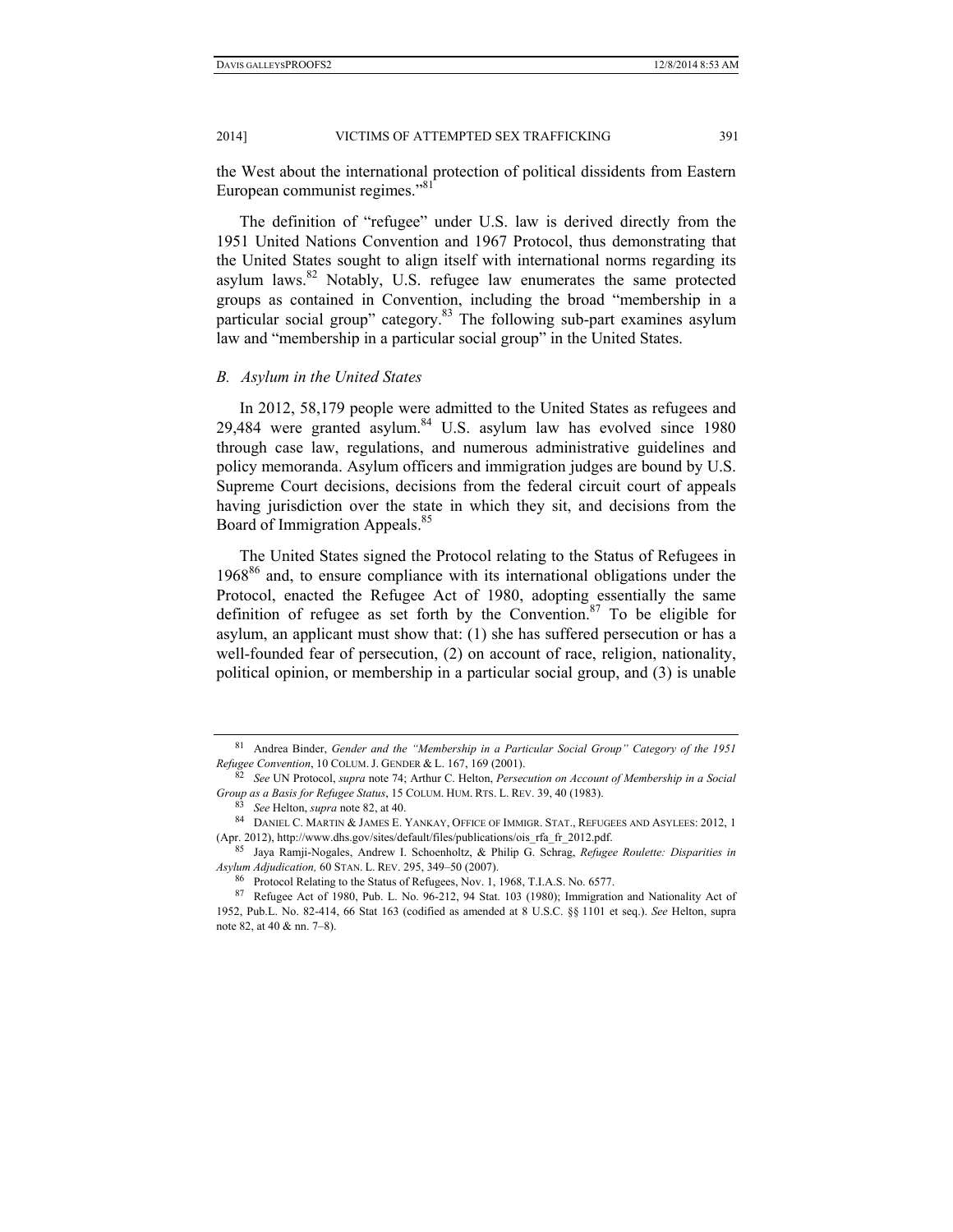or unwilling to escape this persecution.<sup>88</sup> The basic definition of "refugee" can be found at 8 U.S.C. § 1101(a)(42):

The term "refugee" means . . . any person who is outside any country of such person's nationality . . . and who is unable or unwilling to return to, and is unable or unwilling to avail himself or herself of the protection of, that country because of persecution or a well-founded fear of persecution on account of race, religion, nationality, membership in a particular social group, or political opinion.<sup>8</sup>

The applicant must show not only that she fits within one of the five categories (race, religion, nationality, membership in a particular social group, political opinion), but also that there is "a nexus between his fear of future persecution and one of those five protected grounds."<sup>90</sup> Furthermore, an applicant who successfully proves that she was subjected to past persecution is presumed to have a well-founded fear of future persecution.

Though there exists a statutory framework, United States jurisprudence on asylum has been characterized by its "substantial intricacy" and "lack of uniformity across circuits, sometimes even within circuits."<sup>92</sup> This lack of uniformity is even more prominent in cases involving petitioners seeking relief under the "particular social group" category, in part because of the broad structure of the appellate process in immigration cases.<sup>93</sup> For example, an asylum applicant can appeal a decision of the immigration judge to the BIA. The applicant can then appeal the BIA's decision to the U.S. circuit court of appeals where the initial decision arose. $94$  However, a court of appeals' decision only binds and affects the asylum cases and decisions from its own circuit.<sup>95</sup> Thus, due to the lack of binding decisions that apply nationally, there

<sup>&</sup>lt;sup>88</sup> Immigration and Nationality Act, 8 U.S.C. § 1101(a)(42) (2006). There is also an element of discretion included in the statute. 8 C.F.R. § 208.13(b)(1)(i). *See* Immigration and Nationality Act of 1952, Pub. L. No. 82-414, 66 Stat. 163 (1952) (codified as amended in scattered sections of 8 U.S.C.). 89 8 U.S.C. §1101(a)(42).

<sup>90</sup> Escobar v. Holder, 657 F.3d 537, 542 (7th Cir. 2011) (quoting Ishitiaq v. Holder, 578 F.3d 712, 715 (7th Cir. 2009)). 91 8 C.F.R. § 208.13(b)(1). The Attorney General can rebut this presumption by demonstrating a change

in condition in the applicant's home country. *See* 8 C.F.R. § 208.13(b)(1)(i). 92 Karvelis, *supra* note 19, at 275. 93 *Id.*

<sup>94</sup> ROBERT C. DIVINE ASSISTED R. BLAKE CHISAM, IMMIGRATION PRACTICE, 11-98–11-99 (2009–2010 ed.).<br><sup>95</sup> Regina Germain, AILA's Asylum Primer: A Practical Guide To U.S. Asylum Law And

PROCEDURE 17 (5th ed. 2007).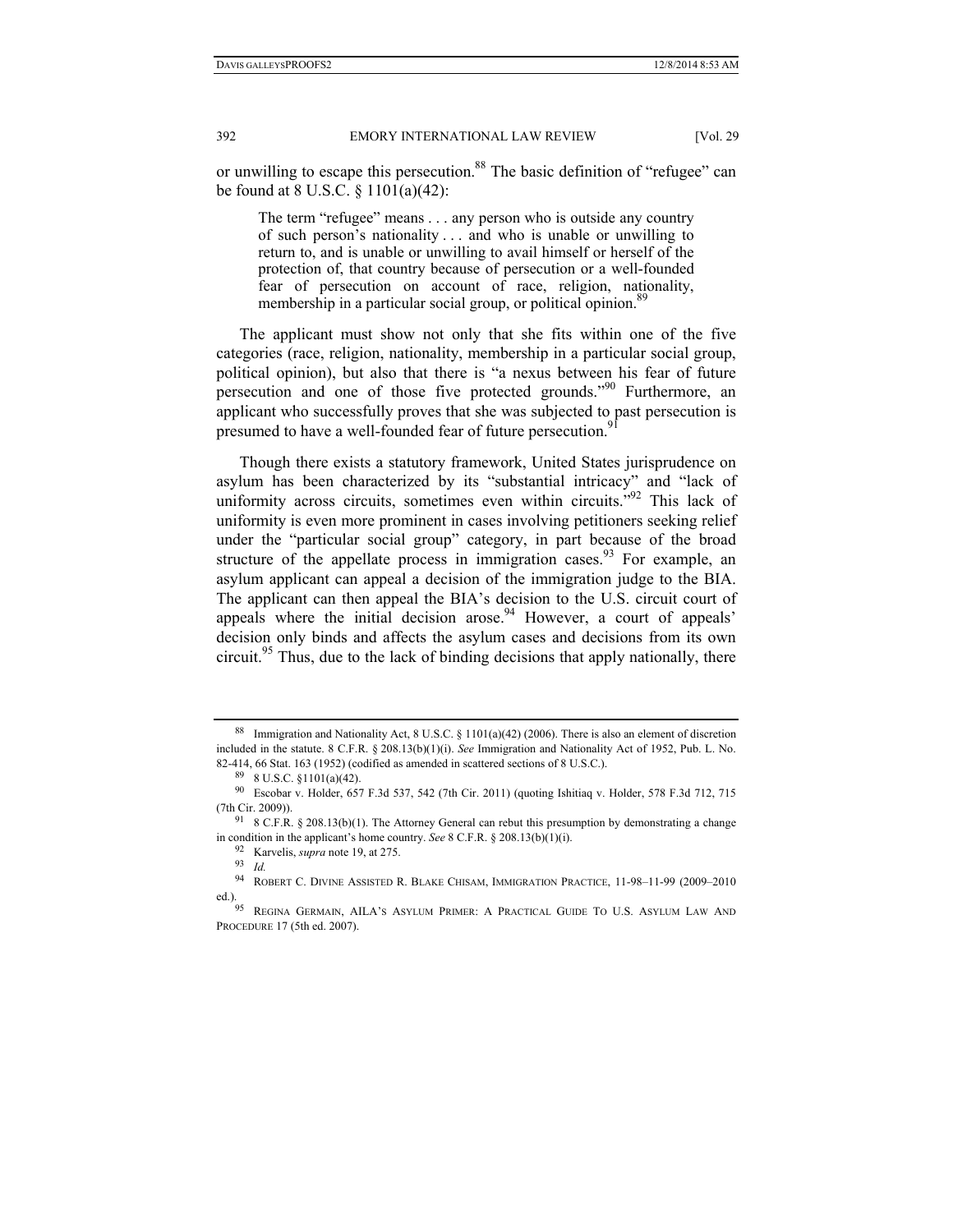has been "stunning variability from one circuit to another."<sup>96</sup> Additionally, asylum applicants do not enjoy the benefit of *stare decisis* because similar asylum cases do not always have similar results.  $97$ 

Unfortunately, asylum applicants and their attorneys cannot predict the outcome that will have lasting effects on the "litigants' lives, liberty, or property."<sup>98</sup> That is why, as argued in Part VI, the President of the United States, the Supreme Court of the United States, and/or Congress need to intervene to establish a consistent interpretation when it comes to applying the PSG language to victims of attempted trafficking.<sup>99</sup>

As previously noted, there are numerous hurdles a petitioner must overcome in asserting a successful claim for asylum. One of these obstacles, at the core of the Seventh Circuit's opinion in *Cece v. Holder*, is whether a petitioner can establish that she belongs to a cognizable  $PSG<sup>100</sup>$  The following section will explore the various interpretations of this category both domestically and internationally and will support the conclusion that the Seventh Circuit correctly interpreted the PSG category in *Cece*.

#### *1. Particular Social Group Requirement*

The category of membership in a "particular social group" (PSG) has been the source of varied interpretations by courts and academics around the world, resulting in the lack of a viable, clear standard for use in refugee status determinations in the United States.<sup>101</sup> It is important to note that the underlying premise behind a sensible interpretation of the term membership PSG is that it must "be responsive to victims of persecution without . . . impos[ing] upon states obligations to which they did not consent."<sup>102</sup>

The term "membership in a particular social group" was added near the end of the deliberations on the 1951 Convention, and there is no explanation of the

<sup>96</sup> Stephen H. Legomsky, *Learning to Live with Unequal Justice: Asylum and the Limits to Consistency*, 60 STAN. L. REV. 413, 422 (2007). 97 *See* Jaya Ramji-Nogales et al., *Refugee Roulette: Disparities in Asylum Adjudication*, 60 STAN. L. REV.

<sup>295, 299–05 (2007). 98</sup> *See id.* 

<sup>&</sup>lt;sup>100</sup> Cece v. Holder, 733 F.3d 662, 670–77 (7th Cir. 2013) (*en banc*). <sup>101</sup> T. Alexander Aleinikoff, *Membership in a Particular Social Group* 7 (Aug. 1, 2000) (working paper), *available at* http://www.unhcr.org/3b83b1c54.pdf. 102 *Id.* at 3.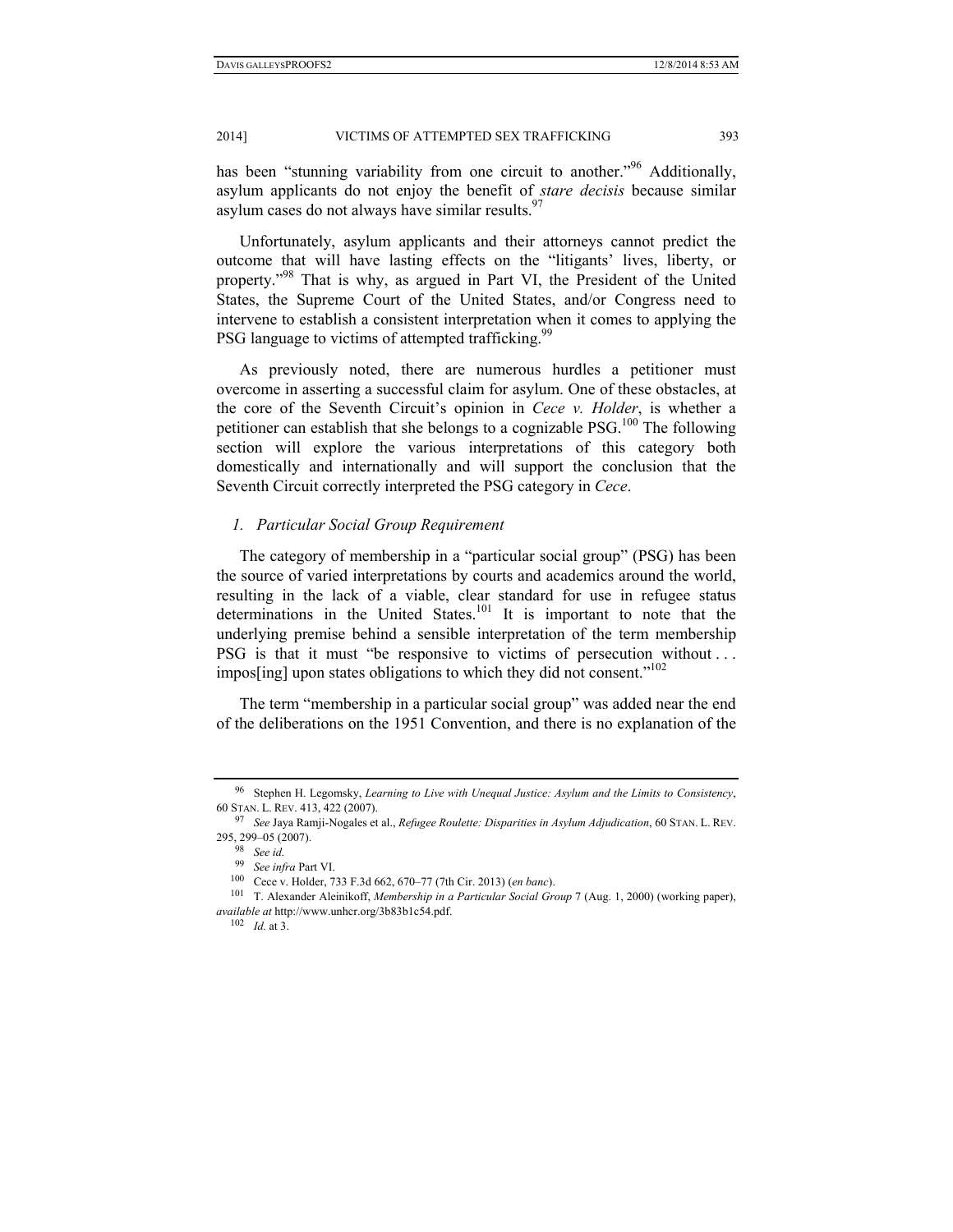term contained in the Convention.103 Similarly, the *travaux preparatoires*  contains relatively no discussion<sup>104</sup> regarding the reason for the adoption of this fifth category within the refugee definition.<sup>105</sup> The *travaux* contains only the Swedish delegate's observation, that "experience has shown that certain refugees had been persecuted because they belonged to particular social groups. The draft Convention made no provision for such cases, and one designed to cover them should accordingly be included."<sup>106</sup>

Somewhat instructive, though not binding on United States courts, is that the United Nations High Commissioner for Refugees (UNHCR) has stressed that membership in a PSG "should be read in an evolutionary manner, open to the diverse and changing nature of groups in various societies and evolving international human rights norms.<sup>"107</sup> Furthermore, the preamble of the Refugee Convention states that the purpose of the Convention is, "without discrimination, to assure refugees the widest possible exercise of these fundamental rights and freedoms."108 Likewise, the UNHCR Handbook is relatively short and generalized; it does not provide a great deal more assistance to interpreting the parameters of the particular social group category, stating that that a PSG is normally comprised of "persons of similar background, habits or social status."<sup>109</sup>

international community). 105 GUY S. GOODWIN-GILL & JANE MCADAM, THE REFUGEE IN INTERNATIONAL LAW 201 (3d ed. 2007) (citing U.N. Doc. A/CONF.2/SR.3, 19 Nov. 1951, **¶**14: "The lack of substantive debate on the issue suggests that contemporary examples of such persecution may have been in the minds of the drafters, such as resulted from the 'restructuring' of society then being undertaken in the socialist States and the special attention reserved for landowners, capitalist class members, independent business people, the middle class and their

<sup>&</sup>lt;sup>103</sup> *See id.* at 4. 104 Conference of Plenipotentiaries on the Status of Refugees and Stateless Persons, Summary Rec. of the 32d Mtg., U.N. Doc. A/CONF.2/SR.3 at 14 (Nov. 30, 1951); Elyse Wilkinson, *Examining the Board of Immigration Appeals' Social Visibility Requirement for Victims of Gang Violence Seeking Asylum*, 62 ME. L. REV. 387, 401 (2010) (noting how the 1951 Convention did not define social group for the U.S or the

families.").<br><sup>106</sup> Aleinikoff, *supra* note 101, at 4.<br><sup>107</sup> U.N. Refugee Agency, *Guidelines on International Protection: "Membership of a Particular Social Group" Within the Context of Article 1A(2) of the 1951 Convention and/or Its 1967 Protocol Relating to the Status of Refugees*, para. 3 U.N. Doc. HCR/GIP/02/02 (May 7, 2002), *available at* http:// www.unhcr.org/cgi-

bin/texis/vtx/publ/opendoc.pdf?tbl=PUBL&id=3d58de2da [hereinafter UNHCR Group Guidelines]. 108 Convention and Protocol Relating to the Status of Refugees, *opened for signature* July 28, 1951, 19 U.S.T. 6577, 189 U.N.T.S. 150 (entered into force Apr. 22, 1954), *available at* http://www.unhchr.ch/html/ menu3/b/o\_c\_ ref.htm.<br><sup>109</sup> Handbook of Procedures and Criteria for Determining Refugee Status Under the 1951 Convention and

<sup>1967</sup> Protocol Relating to the Status of Refugees, OFFICE OF THE UNITED NATIONS HIGH COMMISSIONER FOR REFUGEES, para. 77 *available at* http:// www.hrea.org/learn/tutorials/refugees/Handbook/hbtoc.htm (last visited Oct. 31, 2013) [hereinafter Handbook].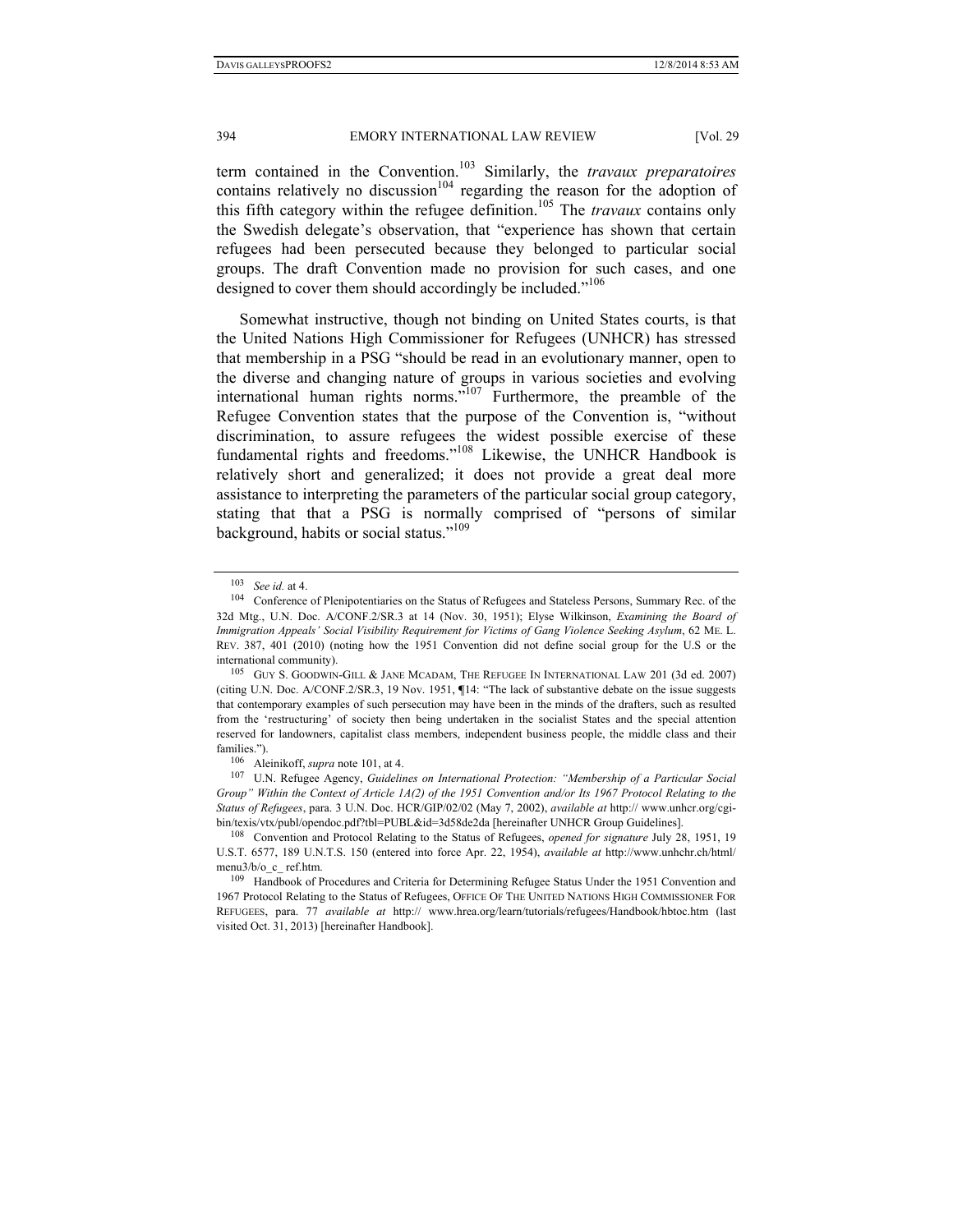The United States is not the only nation to struggle with interpreting the particular social group category. As pointed out in Australian jurisprudence by the court in *Applicant A v. Minister for Immigration & Ethnic Affairs*,

Courts and jurists have taken widely differing views as to what constitutes "membership of a particular social group" for the purposes of the Convention. This is not surprising. The phrase is indeterminate and lacks a detailed legislative history and debate. Not only is it impossible to define the phrase exhaustively, it is pointless to attempt to do so.  $110$ 

As noted by T. Alexander Aleinikoff, the current Deputy High Commissioner in the Office of the United Nations High Commissioner for Refugees, "[in] recent years, the number and variety of refugee claims based on 'membership in a particular social group' have increased dramatically."<sup>111</sup> Furthermore, PSG cases have "push[ed] the boundaries of refugee law, raising issues such as: domestic abuse, $112$  homosexuality, $113$  coercive family planning policies,114 female genital mutilation (FGM), and discrimination against the disabled."<sup>115</sup> The breadth of issues covered within these cases demonstrates that the term PSG "was adopted to cover an assortment of groups whose need for protection was based on circumstances distinct from those that provide the justification for inclusion of the other categories."<sup>116</sup>

There are two distinct lines of analysis for PSG cases in the United States: one arising from the Board of Immigration Appeals' decision in *Matter of*  Acosta<sup>117</sup> and the other from the Second Circuit's decision in *Gomez v. INS*.<sup>118</sup> The clearest and most widely-endorsed definition of "particular social group" is the immutable characteristic test enunciated by the BIA in *Matter of Acosta*. 119

<sup>&</sup>lt;sup>110</sup> *A v Minister for Immigration & Ethnic Affairs* [1997] HCA 4, 89 (Austl.).<br><sup>111</sup> Aleinikoff, *supra* note 101, at 2.<br><sup>112</sup> *See generally Islam v. Sec'y of State for the Home Dept. and R. v. Immigr. Appeal Tribunal of State for the Home Dept. ex parte Shah*, [1999] 2 A.C. 629 (H.L.) (appeal taken from Eng.). 113 *See* Derek McGhee, *Persecution and Social Group Status: Homosexual Refugees in the 1990s,* <sup>14</sup> J.

REFUGEE STUD. 20 (2001).<br>
<sup>114</sup> See A v Minister for Immigration & Ethnic Affairs [1997] HCA 4 (Austl.).<br>
<sup>115</sup> Supra notes 111–14.<br>
<sup>116</sup> Aleinikoff, *supra* note 101, at 5.<br>
<sup>117</sup> See Matter of Acosta, 19 I. & N. Dec. 21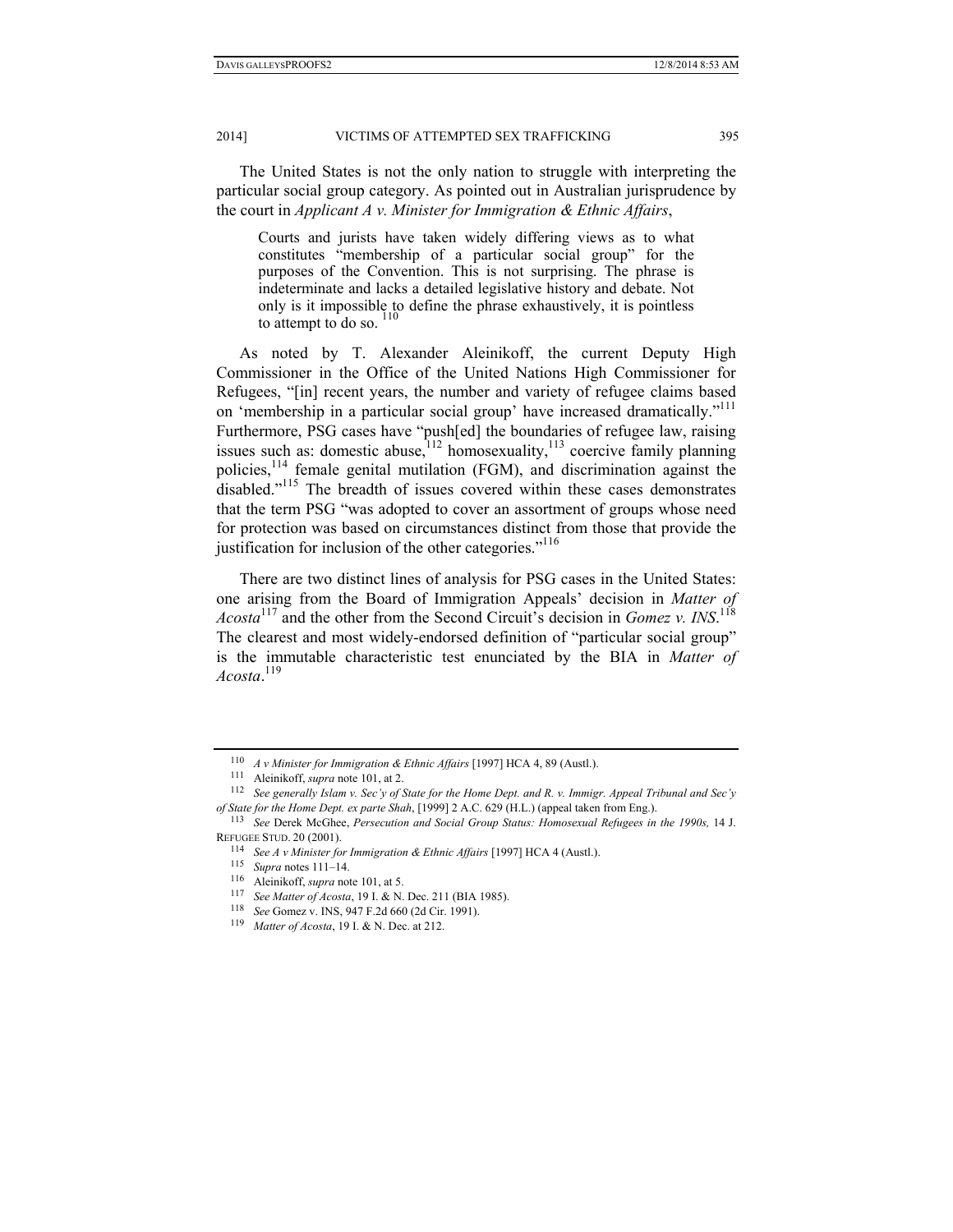*Matter of Acosta* "involved a member of a taxi cooperative operating in [El Salvador] who became the target of threats and physical violence from antigovernment guerrilla operations."120 In *Acosta,* the BIA applied the principle of *ejusdem generis*, meaning, "general words used in an enumeration with specific words should be construed in a manner consistent with the specific words"<sup>121</sup> to interpret membership in a particular social group in accordance with the other four enumerated categories.<sup>122</sup> The Board noted that the other four grounds of persecution recognized under the Refugee Convention—race, religion, nationality and political opinion—describe persecution directed at an immutable characteristic that is "either is beyond the power of an individual to change or is so fundamental to individual identity or conscience that it ought not be required to be changed."123

The BIA subsequently applied this interpretation to the fifth category, stating that persecution based on membership in a PSG means "persecution that is directed toward an individual who is a member of a group of persons all of whom share a common, immutable characteristic."<sup>124</sup> The court then gave some examples of what might constitute a shared characteristic: "The shared characteristic might be an innate one such as sex, color, or kinship ties, or in some circumstances it might be a shared past experience such as former military leadership or land ownership."<sup>125</sup>

The federal courts of appeals, including the Seventh Circuit, have endorsed the *Matter of Acosta* approach for discerning particular social groups as a valid interpretation of the statute.<sup>126</sup> Moreover, foreign courts have also relied on *Acosta*'s immutable characteristics test in defining particular social group. For example, in Canada (Attorney-General) v. Ward, the Canadian Supreme Court adopted the *Acosta* "particular social group" definition.<sup>127</sup> The case involved the claim of a former member of the Irish National Liberation Army who was

<sup>&</sup>lt;sup>120</sup> Christensen, *supra* note 24, at 9 (citing *Matter of Acosta*, 19 I. & N. Dec. at 216–17).<br>
<sup>121</sup> *Matter of Acosta*, 19 I. & N. Dec. at 232–33.<br>
<sup>122</sup> *Id.* at 233.<br>
<sup>123</sup> *Id.* at 233–34.<br>
<sup>124</sup> *Id.* at 233–34.<br>

<sup>126</sup> The Courts of Appeals for the First, Third and Seventh Circuits have adopted the immutable characteristics test. *See*, *e.g*., Lwin v. INS, 144 F.3d 505, 512 (7th Cir. 1998); Meguenine v. INS, 139 F.2d 25, 28 n.2 (1st Cir. 1998); Fatin v. INS, 12 F.3d 1233, 1239–41 (3d Cir. 1993); Gebremichael v. INS, 10 F.3d 28, 36 (1st Cir. 1993); Alvarez-Flores v. INS, 909 F.2d 1, 7 (1st Cir. 1990); Ananeh-Firempong v. INS, 766 F.2d 621, 626 (1st Cir. 1985). 127 Canada (Attorney General) v. Ward, [1993] 103 D.L.R. 4th 1, 743 (Can.).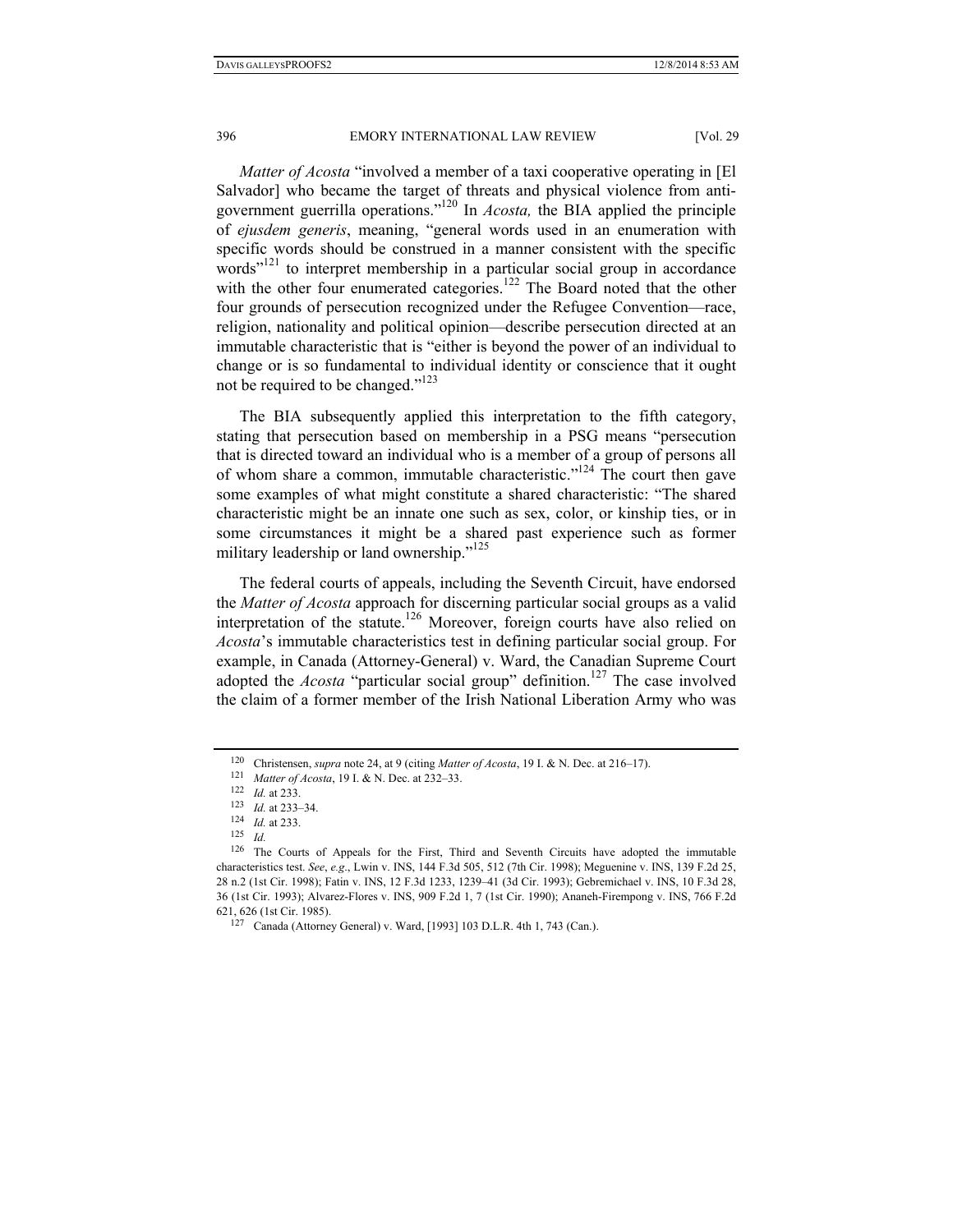sentenced to death by the group for aiding in the escape of hostages.<sup>128</sup> In that case, the court announced the immutable characteristics test by reference to three categories: (1) groups defined by an innate or unchangeable characteristic; (2) groups whose members voluntarily associate for reasons so fundamental to their human dignity that they should not be forced to forsake the association; and (3) groups associated by a former voluntary status, unalterable due to its historical permanence.<sup>129</sup>

Additionally, in the *Islam & Shah* case decided by the British House of Lords,<sup>130</sup> the three Law Lords based their reasoning on the *Acosta* decision, which Lord Steyn described as "seminal."<sup>131</sup> The Australian Tribunal has also embraced the immutable characteristics test in evaluating asylum claims based on the PSG ground.132 Not only has the immutable characteristics standard been embraced by courts around the globe, it is also embodied in the United Nations High Commissioner for Refugees' own guidelines on the law of refugees.<sup>133</sup>

After nearly a quarter-century of relying on the standard articulated by the BIA in *Acosta*, the Second Circuit articulated another standard for interpreting the particular social group language in *Gomez v. INS*. 134 This standard, called the "social visibility test," requires that a particular social group's fundamental characteristic be distinguishable to the persecutor or visible to the eyes of the outside world.135 The BIA added the social visibility test to the particular social

<sup>128</sup> *Id.* 

<sup>&</sup>lt;sup>130</sup> Islam v. Secretary of State for the Home Dep't, and Regina v. Immigration Appeal Tribunal, *ex parte* Shah, [1999] 2 A.C. 629 (H.L.) 635 (Lord Steyn).<br><sup>131</sup> Islam & Shah, [1999] 2 All E.R. 545 at 556 (Lord Steyn) (finding that the Acosta Board's explanation

that the shared characteristic might be an innate one "such as sex, color, or kinship ties" covers Pakistani women because they are discriminated against and as a group they are unprotected by the state, which, indeed,

tolerates and sanctions the discrimination).<br><sup>132</sup> *See* Aleinikoff, *supra* note 101, at 11.<br><sup>133</sup> UN Higher Comm'r for Refugees, *Guidelines on International Protection: "Membership in a Particular Social Group" within the context of Article 1A(2) of the 1951 Convention Relating to the Status of Refugees and/or its 1967 Protocol relating to the Status of Refugees*, U.N. Doc. HCR/GIP/02/02, ¶¶ 11–12 (May 7, 2002), *available at http://www.unhcr.org/3d58de2da.html*. For a discussion of Acosta's role in the development of social group jurisprudence internationally, as well as the BIA's erroneous social visibility test, see F. Marouf, *The Emerging Importance of 'Social Visibility' in Defining a 'Particular Social Group' and Its Potential Impact on Asylum Claims Related to Sexual Orientation and Gender*, 27 YALE L. & POL'Y REV. 47, 103 (2008). 134 Gomez v. INS, 947 F.2d 660 (2d Cir. 1991). 135 *Id.* at 664 (finding that Gomez's membership in a group comprised of women who had been

previously battered and raped by Salvadoran guerillas is not a particular social group because would-be persecutors could not identify members of said group from the common population).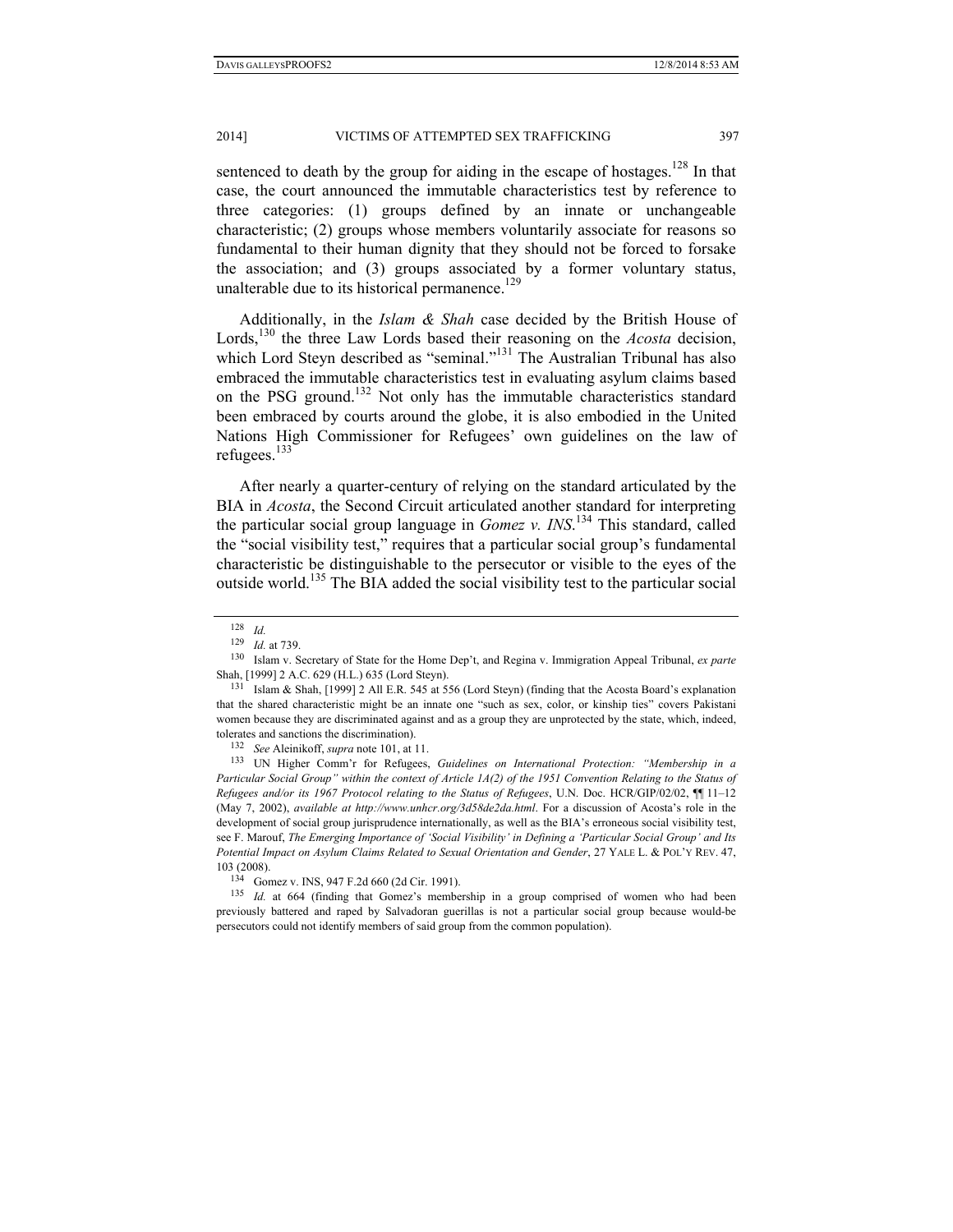group analysis in *In re C-A-*, 136 decided in 2006, after relying on *Matter of Acosta* for more than two decades.<sup>137</sup>

The BIA, in *In re C-A-*, found that "noncriminal drug informants working against the Cali drug cartel" do not constitute a particular social group because the members lacked social visibility.138 The BIA claimed to reaffirm *Acosta*  and characterized the new elements as compatible with the traditional immutable characteristics test, while at the same time modifying some of its earlier social group cases as though considerations of social visibility had been relevant to their outcome.<sup>139</sup>

Rather than bringing greater uniformity to the law of particular social groups, the recent social visibility cases have caused confusion and ambiguity because the concept of social visibility cannot be reconciled with many of the  $BIA's$  earlier particular social group precedents.<sup>140</sup> To demonstrate why this is problematic, consider the fact that, "homosexuals living in intolerant societies will often seek to remain invisible, individually or collectively, precisely to avoid persecution."<sup>141</sup> This group, though potentially eligible for asylum under the immutable characteristics test, would be categorically ineligible under the social visibility test.

Furthermore, international bodies have rejected the use of a "social visibility" test.142 Instead, the immutability standard articulated in *Acosta* is the leading interpretation among major common-law states around the world. For example, Canada, New Zealand, and the United Kingdom all use the immutable characteristics standard in discerning social groups.<sup>143</sup>

*Social Group Law: From the Clarity of Acosta to the Confusion of S-E-G-*, 2010 AILA 565, 568 (2010) (citing Gatimi v. Holder, 578 F.3d 611, 615 (7th Cir. 2009)).<br><sup>142</sup> See Bresnahan supra note 139, at 657–58.<br><sup>143</sup> See Marouf, supra note 132, at 56–57 (noting leading cases in each country that demonstrate "how the

'protected characteristic' approach set forth in *Acosta* has become 'transnationalized'").

<sup>136</sup> *Matter of C-A-*, 23 I. & N. Dec. 951, 957 (B.I.A. 2006).<br><sup>137</sup> *Id. IA.* at 961.

<sup>&</sup>lt;sup>139</sup> *See*, *e.g., Matter of Toboso-Alfonso*, 20 I. & N. Dec. 819, 819 (B.I.A. 1990) (homosexual Cuban deemed member of particular social group); *Matter of Kasinga,* 21 I. & N. Dec. 357, 357 (B.I.A. 1996) (recognizing social group of "young women who are members of the Tchamba-Kunsuntu Tribe of northern Togo who have not been subjected to female genital mutilation, as practiced by that tribe, and who oppose the practice"). 140 Kristin E. Bresnahan, *The Board of Immigration Appeals's New Social Visibility Test for Determining* 

*Membership of a Particular Social Group in Asylum Claims and Its Legal Policy Implications*, 29 BERKELEY J. INT'L L. 649, <sup>658</sup> (2011). 141 Benjamin Casper et al., Regina Germain & Ilana Greenstein, *The Evolution, Convolution of Particular*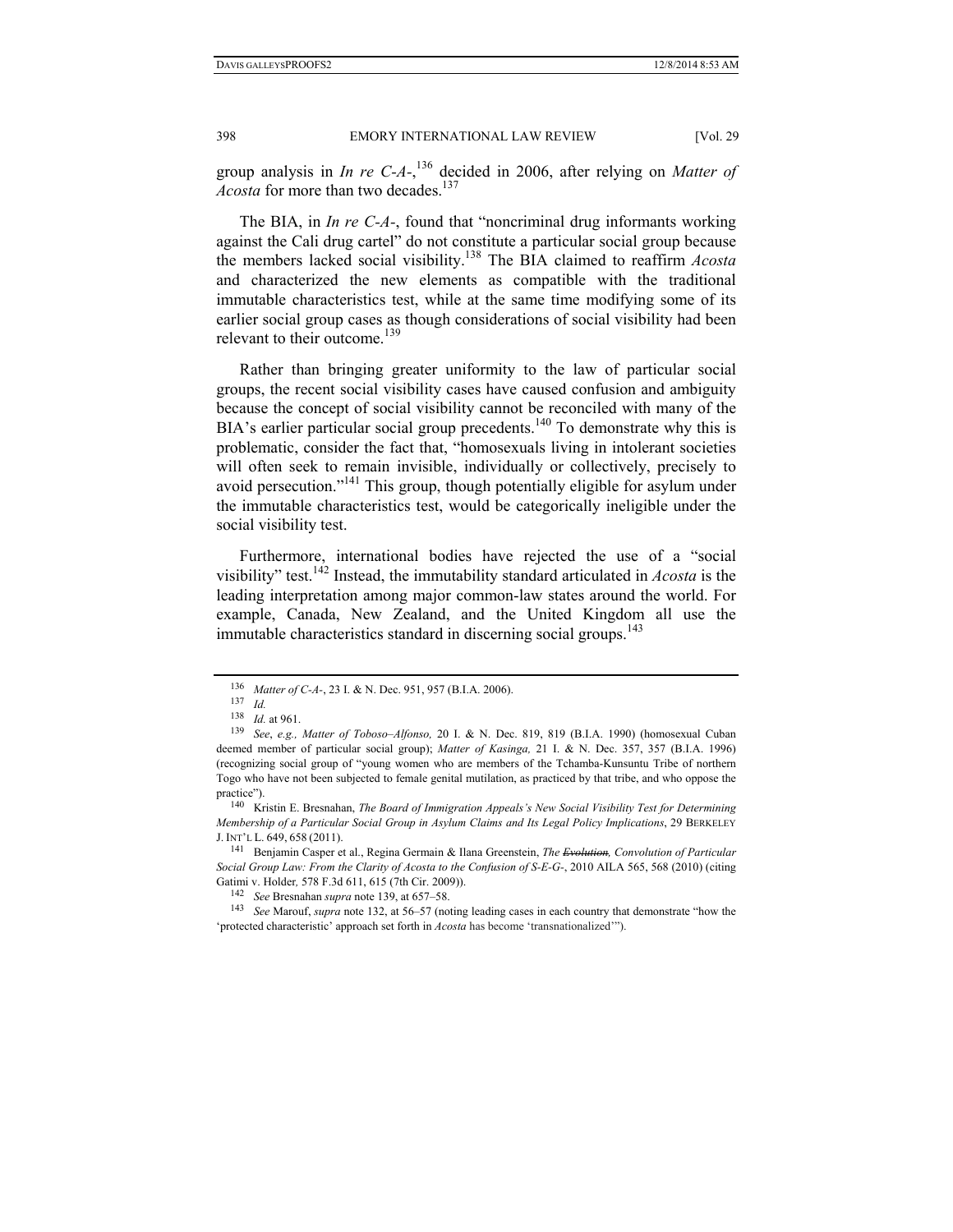2014] VICTIMS OF ATTEMPTED SEX TRAFFICKING 399

With respect to victims of trafficking, immigration judges in the United States have struggled with the interpretation of "particular social group." They have endeavored to interpret this category in compliance with the standard outlined in *Matter of Acosta*, while at the same time creating limits on the United States' obligations for protection. The following are examples of particular social groups both accepted and rejected by immigration tribunals in the United States.<sup>144</sup>

In one case, the judge accepted the group of "sex slaves from foreign countries who are brought to the U.S. under false pretenses and forced at the threat of death and destruction to participate in sexual activities."<sup>145</sup> While this group is partially defined by the persecution feared, it is also defined by the immutable historical characteristic of having been trafficked for sexual exploitation.<sup>146</sup> In a similar case, the immigration judge rejected the category of women from the victim's country of origin "forced into prostitution by the mafia who escape from sexual bondage." $147$  This social group included three immutable characteristics: gender, nationality and the historical experience of being subjected to sexual exploitation.<sup>148</sup>

The Seventh Circuit in *Cece v. Holder* correctly applied the "immutable characteristic" standard articulated in *Acosta* by reasoning that, to be immutable, the common trait must be unchangeable or truly fundamental to an applicant's identity.149 By applying the *Acosta* immutable characteristic standard and rejecting the *Gomez* social visibility standard, the court in *Cece* was able to correctly hold that Cece did in fact proffer a cognizable PSG as a victim of attempted sex trafficking.<sup>150</sup> This comment argues that the Seventh Circuit's interpretation is correct and should be uniformly adopted by federal courts in every circuit.

<sup>144</sup> Because of issues relating to victim confidentiality, it is difficult to obtain published immigration decisions. The cases discussed in this section are unpublished decisions and the analysis for the purposes of this paper is limited to the information provided by Stephen Knight in his article. *See* Stephen Knight, *Asylum from Trafficking: A failure of Protection*, 2007 IMMIGRATION BRIEFINGS 1, 6, *available at* http://cgrs.

uchastings.edu/sites/default/files/Asylum\_From\_Trafficking\_Knight\_Immigration\_Briefings\_7\_07.pdf. 145 *Matter of P-*H-, A # redacted, 13 (Houston, Tex., Immigration Court, March 4, 2004) (CGRS Case #

<sup>3695). 146</sup> *Id.* at 10–11. 147 *Matter of* Anon., A# redacted, 5 (Seattle, WA, Immigration Court, Feb. 7, 2000) (CGRS Case # 275). 148 *Id.* 

<sup>149</sup> Cece v. Holder, 733 F.3d 662, 669 (7th Cir. 2013) (*en banc*). 150 *Id.* at 668.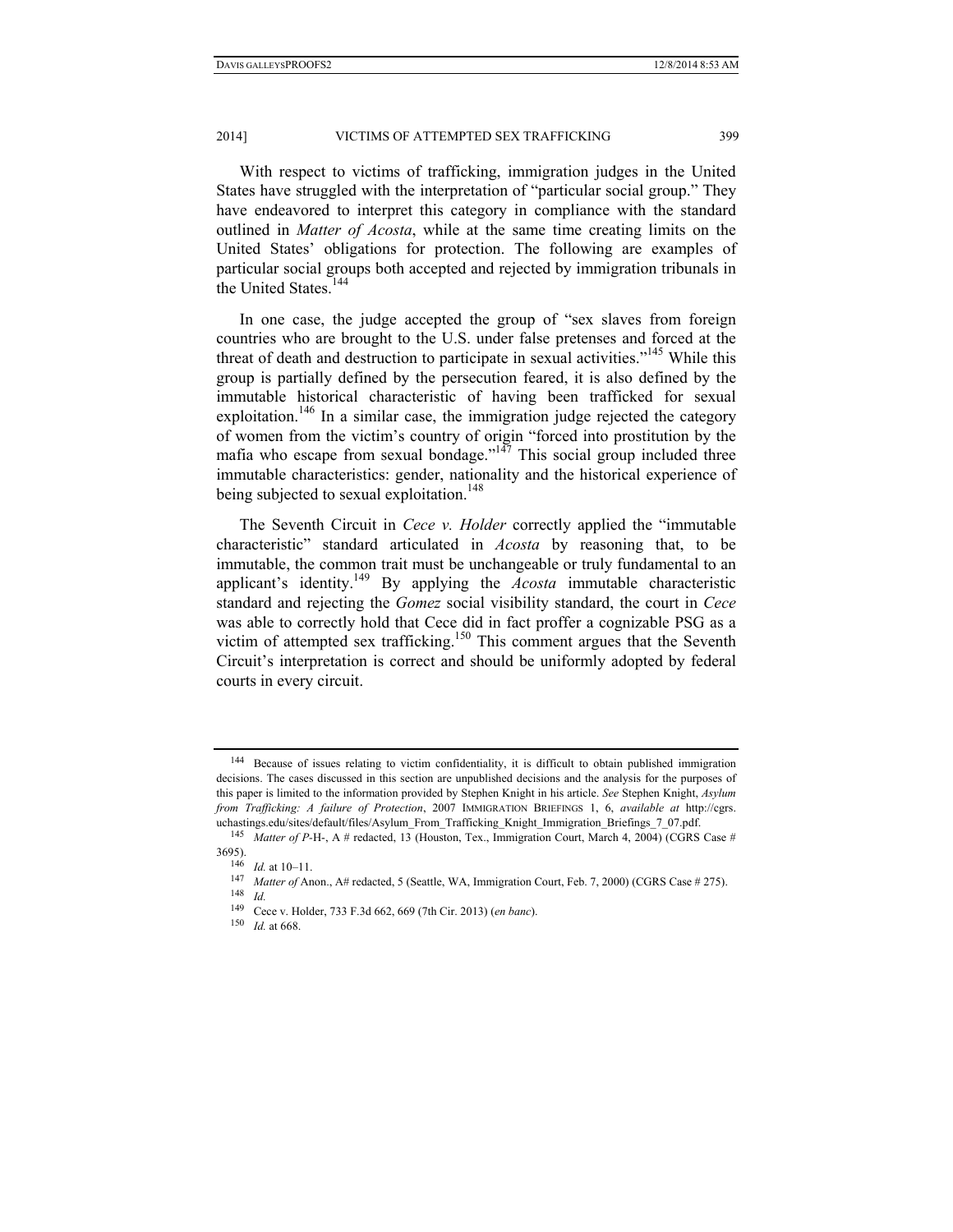## IV. SIXTH CIRCUIT CASES DEALING WITH ATTEMPTED SEX TRAFFICKING IN ALBANIA<sup>151</sup>

The Sixth Circuit's decision in *Rreshpja v. Gonzales*152 illustrates the illogical rejection of particular social group claims by victims of attempted trafficking. In *Rreshpja*, the Sixth Circuit denied an Albanian woman asylum even though she was attacked and nearly abducted, but managed to break free from her attacker.153 While the petitioner was escaping from her would-be trafficker, he proclaimed that, "she should not get too excited because she would end up on her back in Italy, like many other girls."<sup>154</sup> The petitioner understood his statement "to be a threat that she would be kidnapped and forced to work as a prostitute."155

In spite of the fact that sex trafficking is pervasive in Albania and the fact that the petitioner herself was attacked by a potential trafficker, the Sixth Circuit rejected her claim for asylum.<sup>156</sup> The court found that the petitioner's proffered PSG of "young (or those who appear to be young), attractive Albanian women who are forced into prostitution," was not cognizable under the INA.<sup>157</sup> The court reasoned that, "a social group may not be circularly defined by the fact that it suffers persecution. The individuals in the group must share a narrowing characteristic other than their risk of being persecuted."158 The court also noted that if the petitioner's proffered social group were to be deemed legitimate, "virtually any young Albanian woman who possesses the subjective criterion of being 'attractive' would be eligible for asylum in the United States."<sup>159</sup>

The court's reasoning in *Rreshpja* is flawed for two reasons. First, while the Sixth Circuit might have been correct in its assessment that a trait as subjective and as prone to change as attractiveness might not have been an appropriate defining characteristic of a  $PSG<sub>160</sub>$  it erred in ignoring the age and

<sup>151</sup> The Second Circuit has also addressed a similar issue in *Gjura v. Holder*, 502 F. App'x 91 (2d Cir. 2012), but in that case the court avoided the issue of whether "young, unmarried Albanian women could constitute a social group" and found instead that the applicant had failed to establish the requisit nexus. *Id.*

<sup>152</sup> Rrhespja v. Gonzales, 420 F.3d 551 (6th Cir. 2005). 153 *Id.* at 553. 154 *Id.* 

<sup>155</sup> *Id.* 156 *Id.*

<sup>157</sup> *Id.* at 555. 158 *Id.* at 556. 159 *Rrhespja,* 420 F.3d at 556. 160 *Id.*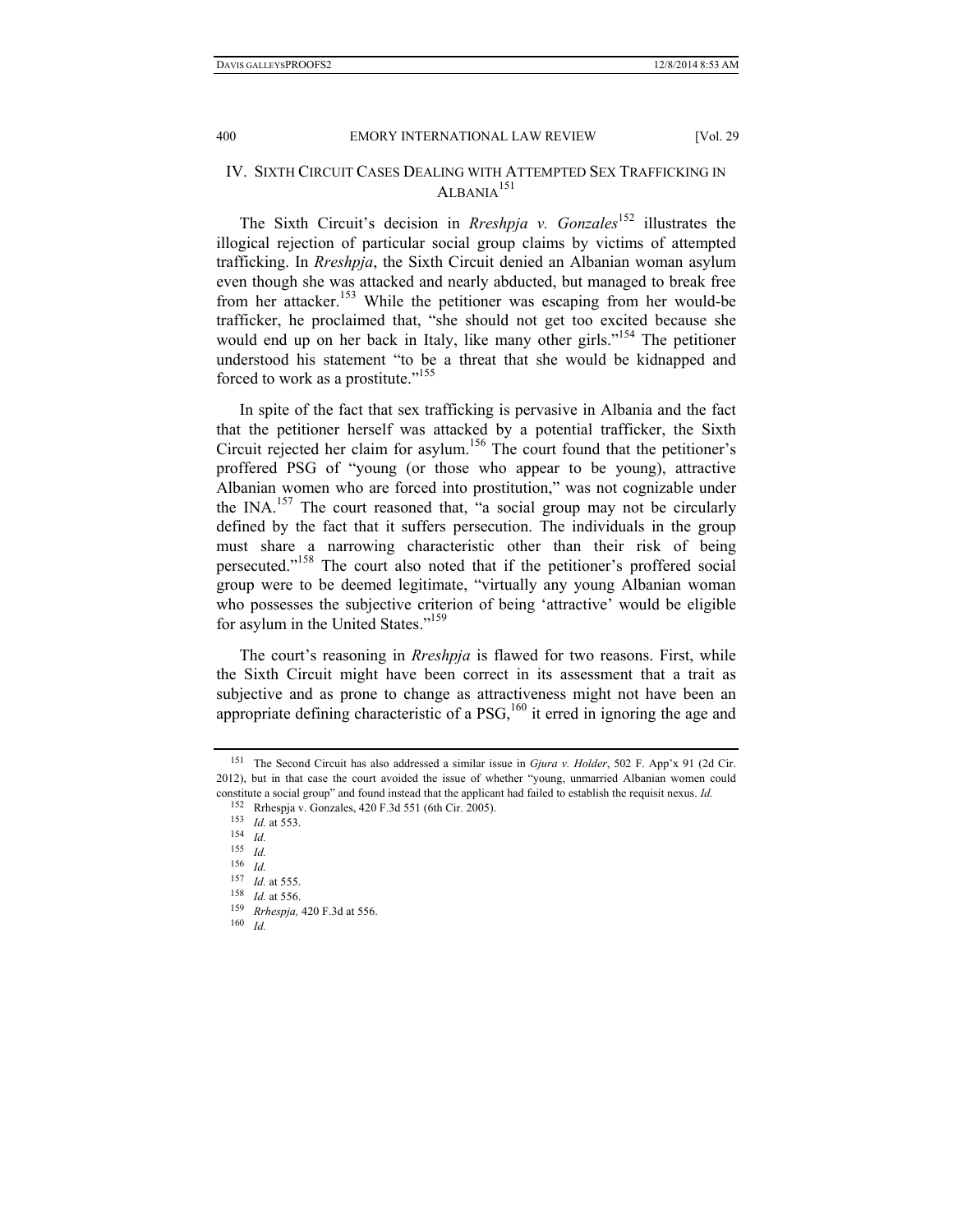gender claims, which were both objective and immutable characteristics that  $\text{Re}$  led to the persecution of the petitioner.<sup>161</sup> These objective criteria show that the group is not circularly defined; rather, the petitioner was being persecuted based on her age and gender. Second, the potential breadth of the group is not dispositive and has never been a per se bar to protected status.<sup>162</sup> In fact, in 2002, the UNHCR released a set of guidelines that advocate an expansive interpretation of asylum claims in order to adhere to the Convention and the Protocol.<sup>163</sup> These guidelines state that while "[t]he size of the group has sometimes been used as a basis for refusing to recognise [a particular social group]," this denial of asylum based on group size "has no basis in fact or reason, as the other grounds are not bound by this question of size."<sup>164</sup>

In *Kalaj v. Holder*,<sup>165</sup> another case dealing with the asylum claim of an Albanian victim of attempted trafficking, the petitioner proffered a social group that was similar, yet importantly distinct from the petitioner's proferred group in *Rreshpja*. The petitioner in *Kalaj* was also a young Albanian woman who escaped kidnappers attempting to force her into prostitution.<sup>166</sup> In that case, three men approached Kalaj in the street and "asked her if she had an interest in traveling to Italy to work as a waitress."167 Kalaj declined, believing the supposed "waitress" position was an attempt to recruit her for prostitution.168 A few days later, the same men threatened her verbally and tried to physically force her into their car two weeks later.<sup>169</sup> A good Samaritan intervened and told the men to let Kalaj go.<sup>170</sup> Upon fleeing the scene the men shouted that they knew where Kalaj lived and would be back.<sup>171</sup>

<sup>161</sup> *See id.* at 555. 162 *See* Iao v. Gonzales, 400 F.3d 530 (7th Cir. 2005) ("The number of followers of Falun Gong in China is estimated to be in the tens of millions, all of them subject to persecution . . . . [Because] [a]nyone, we suppose, can get hold of a book of [Falun Gong] teachings, start doing the exercises, and truthfully declare himself or herself a bona fide adherent to Falun Gong[,] [t]he implications for potential Chinese immigration to the United States may be significant . . . But Congress has not authorized the immigration services to [control Chinese immigration] by denying asylum applications in unreasoned decisions."). *Id.* at 533. 163 U.N. High Comm'r for Refugees, *Guidelines on International Protection: Gender-Related Persecution* 

*within the context of Article 1A(2) of the 1951 Convention and/or its 1967 Protocol relating to the Status of Refugees* 1 U.N. Doc. HCR/GIP/02/01 (May 7, 2002).<br><sup>164</sup> *Id.* at 8.<br><sup>165</sup> Kalaj v. Holder, 319 F. App'x 374 (6th Cir. 2009).<br><sup>166</sup> *Id.* at 375.

<sup>168</sup> *Id.* 

<sup>169</sup> *Id.* 

<sup>170</sup> *Kalaj*, 319 F. App'x at 375.

<sup>171</sup> *Id.*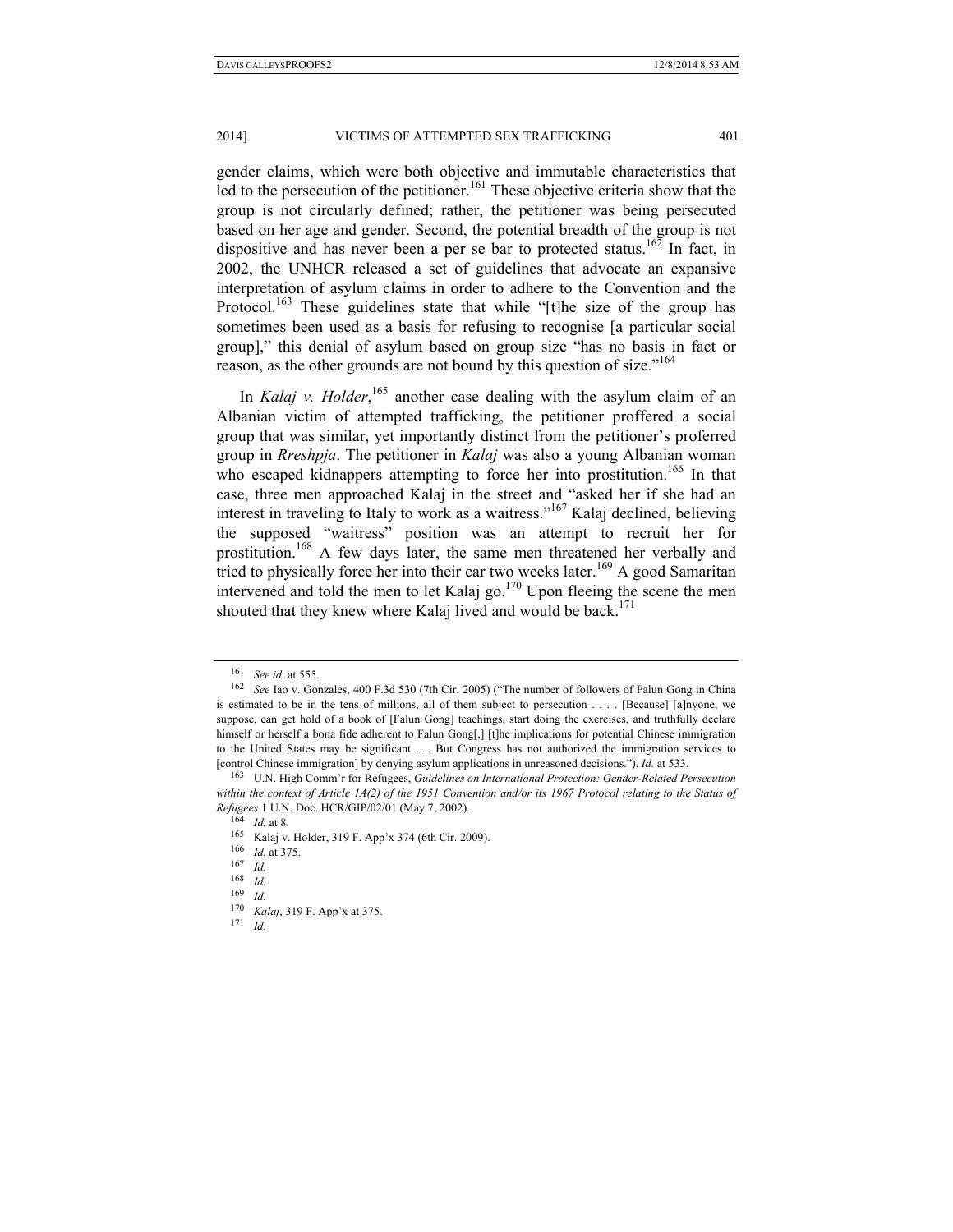Unlike the petitioner in *Rreshpja*, the petitioner in *Kalaj* explained her particular social group on the basis of *solely* objective characteristics. The petitioner in *Kalaj* defined her PSG as: "young, impoverished, single, uneducated women who risked kidnapping and forced prostitution."<sup>172</sup> Despite the petitioner's use of objective, immutable characteristics to define her social group, the Sixth Circuit, relying on *Rreshpja* denied her claim.173 In its opinion the court explained, "Kalaj presents no [] immutable group trait other than a generalized risk to women associated with the reportedly high levels of human trafficking in Albania."174 In its cursory analysis into the PSG offered by Kalaj, the court essentially equated her social group claim with that in *Rreshpja*, ignoring the important difference between the objective qualities of the claim in *Kalaj*, and the subjective quality of "attractiveness" that the petitioner in *Rreshpia* used as a part of her social group claim.<sup>175</sup> Even if it is argued that traits such as being young and impoverished are not wholly objective, they are still immutable because they are characteristics that members of the group "either cannot change, or should not be required to change, because such characteristics are fundamental to their individual identities."<sup>176</sup>

Furthermore, in rejecting the petitioner's claim, the court made the erroneous declaration that the petitioner's proposed social group contained no "immutable group trait other than a generalized risk to women associated with the reportedly high levels of human trafficking in Albania."177 The court failed to see that the traffickers targeted those women because they possessed the aforementioned qualities of youth, poverty, and femaleness—characteristics that they have no power, or should not be forced, to change. Therefore, in light of the immutability standard for assessing social groups, the Sixth Circuit erred in deeming those qualities insufficient to define a social group.

Additionally, the Sixth Circuit failed in both *Rrhespja* and *Kalaj* to acknowledge the possibility that these could be analyzed as "mixed-motives" cases. A mixed-motives case is one in which "race, religion, nationality, political opinion, or membership in a particular social group is at least *one central reason* for the claimed persecution."178 In a mixed-motive case,

<sup>172</sup> *Id.* at 376. 173 *Id.* 

<sup>&</sup>lt;sup>175</sup> *Id.* at 376.<br>
<sup>176</sup> Escobar v. Holder, 657 F.3d 537, 542 (7th Cir. 2011).<br>
<sup>177</sup> *Kalaj*, 319 F. App'x at 376.<br>
<sup>178</sup> REAL ID Act of 2005 § 101(a)(3), Pub. L. No. 109-13, 119 Stat. 302, 303 (to be codified at secti 208(b)(1)(B)(iii) of the Act); In re J-B-N & S-M-, 24 I. & N. Dec. 208, 209 (BIA 2007).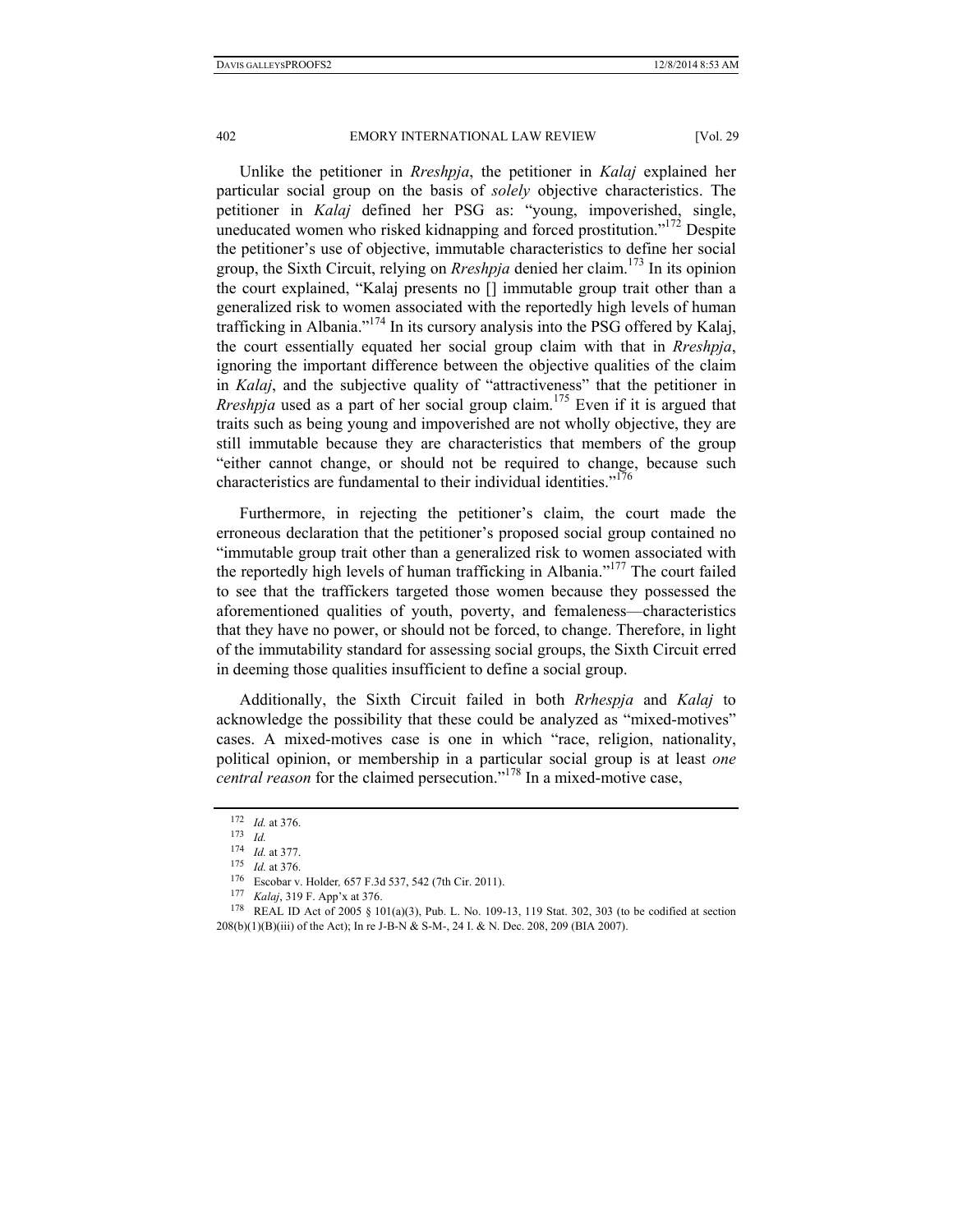an asylum applicant is not obliged to show conclusively why persecution has occurred or may occur; however . . . the applicant must produce evidence, either direct or circumstantial, from which it is reasonable to believe that the harm was motivated in part by an actual or imputed protected ground.<sup>179</sup>

Both petitioners in *Rrhespja* and *Kalaj* provided evidence demonstrating that they were being targeted, at least in part, for belonging to a particular social group of young Albanian women at risk of being forced into prostitution.<sup>180</sup> The Sixth Circuit ignored this possibility and rejected the petitioners' claims for asylum.

 As discussed in Part V, the Seventh Circuit disagreed with the Sixth Circuit's refusal to apply a mixed-motives analysis in *Rreshpja*, a case factually similar to *Cece v. Holder*. The Seventh Circuit analyzed *Cece v. Holder* using the mixed-motives doctrine, which led it to conclude that Cece merited the protection of asylum.<sup>181</sup> This holding is correct because it is consistent with the Board of Immigration Appeals' long line of cases recognizing "an individual may qualify for asylum if his or her persecutors have more than one motive as long as one of the motives is specified in the Immigration and Nationality Act."<sup>182</sup>

#### V. *CECE V. HOLDER*: THE CORRECT RESULT

#### *A. Cece's Narrative*

The following is a narrative of Cece's story, as written by the Seventh Circuit in its opinion in *Cece v. Holder*:

Cece lived with her family in Korçë, Albania until her parents left the country in 2001. As a young woman living alone in Albania, Cece caught the attention of a well-known local criminal gang that was notorious for forcing women into prostitution rings. One of the leaders of that gang, a man Cece knew as "Reqi," began following her around town, offering her rides, and inviting her on dates. Cece knew Reqi by reputation—that is, for his membership in a gang known for its participation in prostitution rings, murder of other gang members, and the drug trade. Cece also testified that the gang

<sup>&</sup>lt;sup>179</sup> Matter of S-P-, 21 I. & N. Dec. 486 (BIA 1996).<br>
<sup>180</sup> *Rrhespja*, 420 F.3d at 554; *Kalaj*, 319 F. App'x at 376.<br>
<sup>181</sup> Cece v. Holder, 733 F.3d 662, 672 (7th Cir. 2013) (*en banc*).<br>
<sup>182</sup> Bueso-Avila v. Holder, 66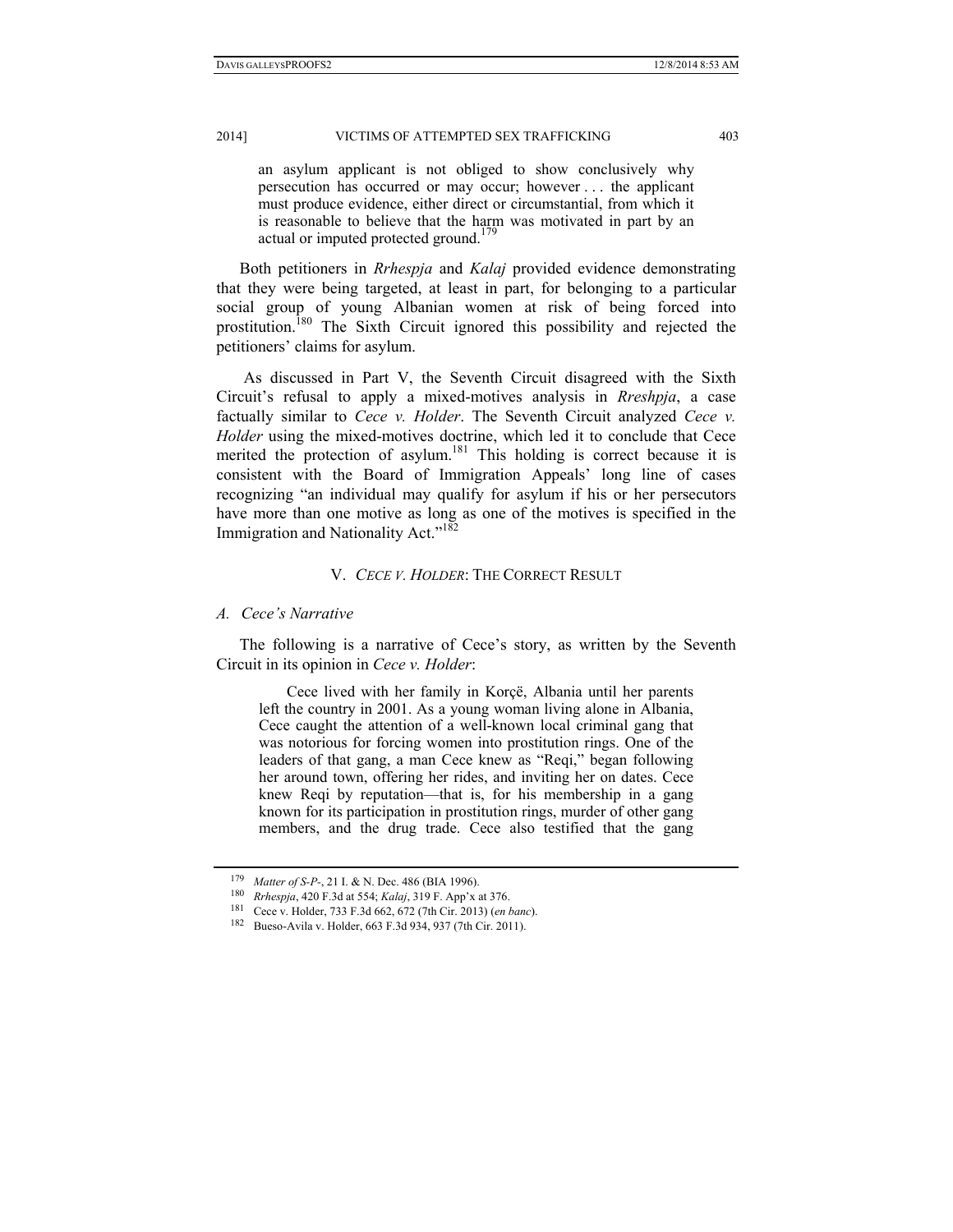members appeared to enjoy complete immunity from the law. Cece had long seen Reqi near her high school, where he cruised the area looking for girls and offering drugs to young women. Cece had heard that one of these women had been kidnapped by Requal and forced into prostitution. Reqi's stalking culminated in a confrontation on June 4, 2001, when Reqi followed Cece into a cosmetics store, cornered her, and pinned her to a wall. There he confronted her and asked her why she would not go out with him. Reqi made it clear to Cece that he could not be stopped and that he would find her and do whatever he wanted to her. She told him to let go, but he merely tightened his grip and held her there. There were several people in the store, but no one came to her aid. Cece surmised that they too were frightened by Reqi. Cece's friend convinced her to report the assault to the police, but the police perfunctorily dismissed her accusation, claiming she lacked proof.

A few days later someone threw a rock through Cece's window. She stopped going out, stopped going to school, and made plans to leave Korcë.

Cece moved 120 miles north to Tirana to stay with her sister, who lived in a university dormitory, but her safety there was shortlived. A year later, her sister left the country and, without access to the dormitory or family with whom to live, Cece was once again left alone to fend for herself. As a single woman living alone in Albania, Cece claims she remained a target no matter where she lived.

In 2002, fearing for her safety, Cece fraudulently procured an Italian passport and came to the United States under the Visa Waiver Program. Less than a year later, she applied for asylum and withholding of removal, asserting that she feared returning to Albania because she believed that as a young woman living alone she would be kidnapped and forced to join a prostitution ring.<sup>183</sup>

## *B. Analysis of the Opinion*

The Seventh Circuit, in its opinion in *Cece v. Holder*, changed the landscape for victims of attempted sex trafficking seeking refuge in the United States by acknowledging that victims of attempted sex trafficking constitute a particular social group for purposes of asylum. Part B discusses the procedural history of the case and analyzes the Seventh Circuit's reasoning to argue that the court reached the proper conclusion.

<sup>183</sup> *Cece*, 733 F.3d at 666–67.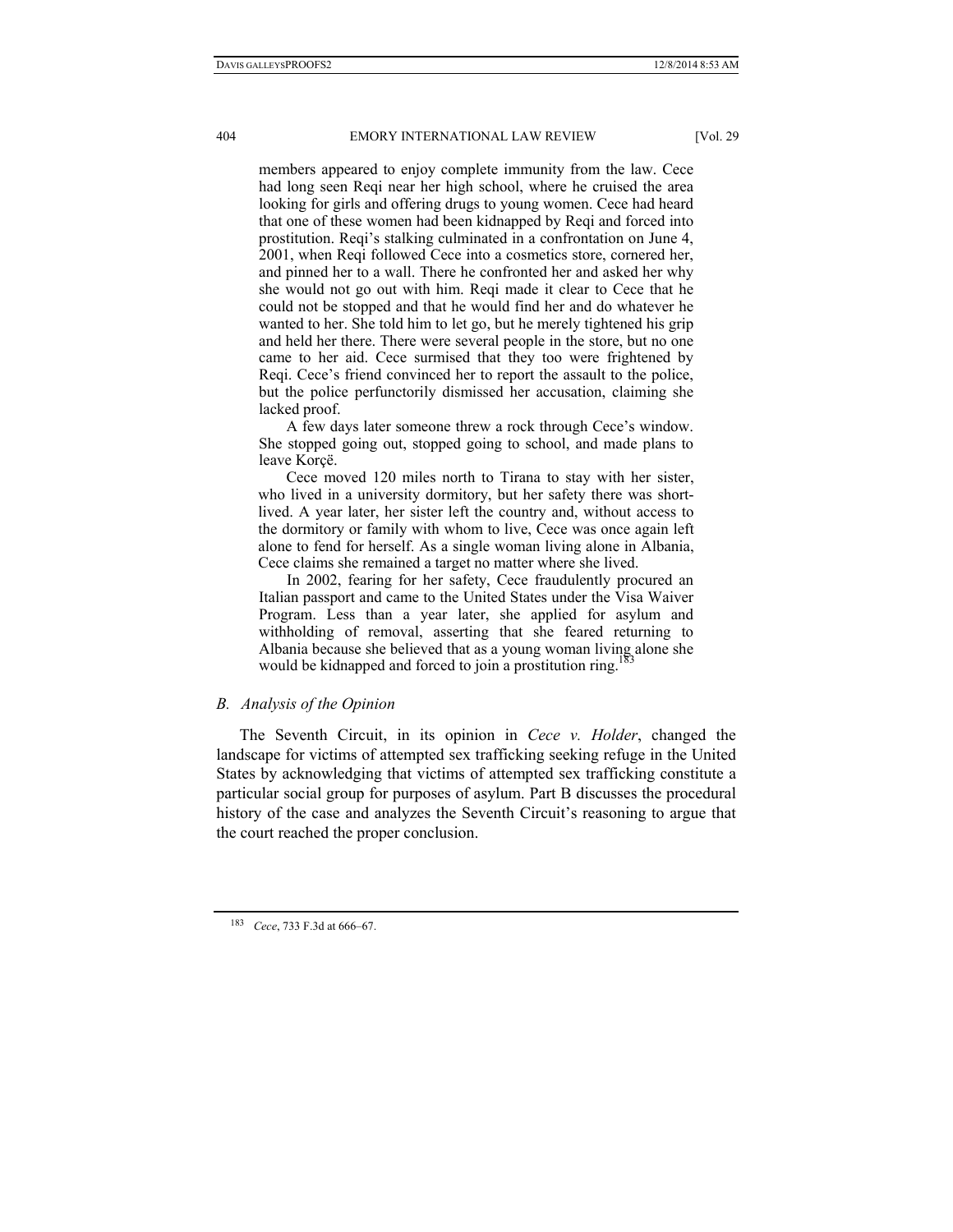In *Cece v. Holder*, the Seventh Circuit convened *en banc* and overruled a determination by a three-judge panel, with one judge dissenting.<sup>184</sup> The panel it overruled had upheld a decision by the BIA denying asylum relief to the young Albanian woman who asserted a fear of being trafficked for prostitution.<sup>185</sup> In its opinion, the Seventh Circuit highlighted the BIA's inconsistent holdings regarding what constitutes a particular social group.<sup>186</sup>

The central question of Cece's nearly ten-year fight was whether she belonged to a particular social group cognizable under the asylum provisions of the  $\text{INA.}^{187}$  Cece argued that her particular social group was "young Orthodox wom[en] living alone in Albania" who are a "perfect target" of forced prostitution.188 Over the course of her legal battle, various courts ruled six separate times on whether her proffered group constituted a valid category cognizable under the INA.<sup>189</sup> At the trial level, an immigration judge originally granted Cece's application but was ultimately overturned; in its decision overturning the immigration judge, the BIA held that Cece's group could not constitute a valid social group because it was defined in large part by the harm feared and did not exist independently of the traffickers.<sup>190</sup> The asylum claim was also denied because the BIA found that Cece had "failed to establish past persecution."<sup>191</sup> Furthermore, the BIA found that Cece safely relocated within Albania when she moved in with her sister in another part of the country.<sup>192</sup> "The Boad dismissed Cece's second appeal, emphasizing that Cece's proposed group was defined in large part by the harm inflicted on its members and did not exist independently of the traffickers."193

The Seventh Circuit initially denied Cece's petition for review in a 2-1 decision, agreeing with the BIA that she did not have a valid social group and

<sup>184</sup> *Id.* at 668, 671.<br>
<sup>185</sup> *Id.* at 667–68.<br>
<sup>186</sup> *Id.* at 670.<br>
<sup>187</sup> *Id.* at 668.<br> *Id.* at 670. The Court notes that there were several different particular social groups proffered throughout the litigation process. *Id.* The Seventh Circuit designates "young Albanian women who live alone" as the accepted particular social group. *Id.* at 673.<br><sup>189</sup> Molly Redden, *A Sex-Trafficking Victory That Shows Just How Broken the System Is*, NEW REPUBLIC

<sup>(</sup>Aug. 29, 2013), http://www.newrepublic.com/article/114512/obama-should-fix-gender-based-asylum-claimshe-leaves-office. 190 *Cece*, 733 F.3d at 667–68.

<sup>191</sup> *Id.* at 668. 192 *See id.* 

<sup>193</sup> *Id.*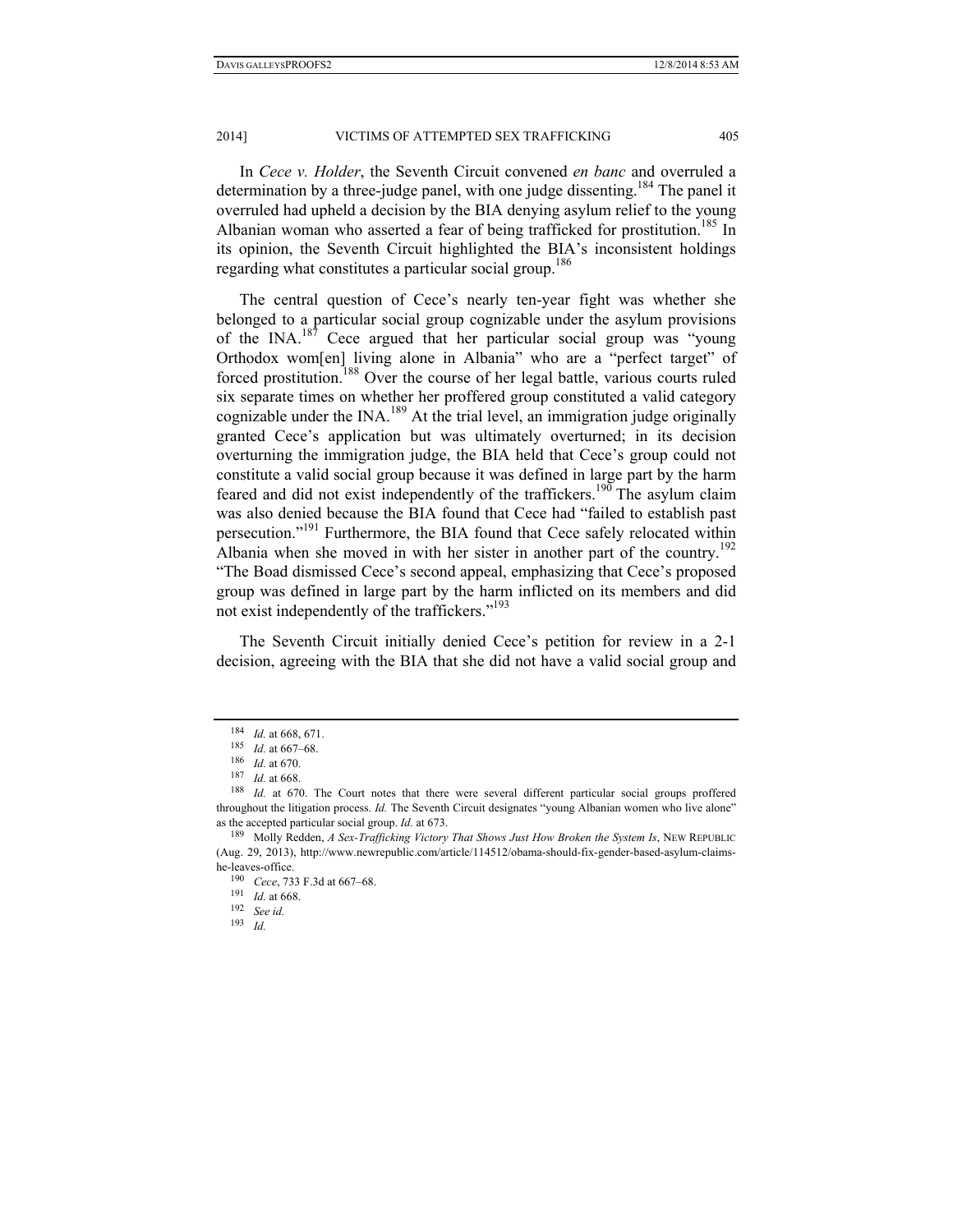that she had safely relocated in Albania.<sup>194</sup> Cece filed a petition for rehearing *en banc* asking the entire court to hear the case; in May 2012, the Court granted that petition.<sup>195</sup> The full court, with two dissenters, granted the petition for review of the BIA's conclusion that Cece could safely relocate within Albania despite the fact that she was a "young woman from a minority religion who has lived by herself most of the time in Albania, and thus is vulnerable, particularly vulnerable to traffickers for those reasons."<sup>196</sup>

The exact parameters of Cece's social group changed throughout her proceedings. Cece first defined the group as "young Orthodox wom[en] living alone in Albania,"197 but the immigration judge described the group as "young women who are targeted for prostitution by traffickers in Albania" and also as "women in danger of being trafficked as prostitutes."<sup>198</sup> The Court noted that these various social group definitions were "simply shorthand for describing women who are vulnerable to trafficking."<sup>199</sup> While these definitions referenced the harm Cece feared, the Court explained that adjudicators must look beyond the language used to define the social group to determine whether a group shares common characteristics that members cannot change or should not be required to change: "[I]t is not fair to conclude that the group is defined by the harm or potential harm inflicted merely by the language used rather than determining what underlying characteristics account for the fear and vulnerability."<sup>200</sup>

As discussed in Part IV, Congress did not directly address what it meant by a protected "social group."201 Therefore, the Court in *Cece* looked to the agency's determination and reviewed it *de novo*, while giving *Chevron*   $d$ eference<sup>202</sup> to the BIA's "reasonable interpretation set forth in precedential opinions interpreting the statute."203 The *en banc* Court concluded that the BIA's determination that Cece did not belong to a particular social group was

<sup>194</sup> *Id.* 

<sup>&</sup>lt;sup>195</sup> Scott Bratton Wins En Banc Case in the Seventh Circuit Court of Appeals, IMWONG.COM (Aug. 12, 2013), http://www.imwong.com/news/scott-bratton-wins-en-banc-case-in-the-seventh-circuit-court-of-

appeals/.<br><sup>196</sup> *Cece*, 733 F.3d at 668, 677–78 (emphasis added).<br><sup>197</sup> *Id.* at 670.<br><sup>198</sup> *Id.* at 671.

<sup>199</sup> *Id.* at 671. 200 *Id.* at 672. 201 *Id.* at 669. 202 Chevron, U.S.A. v. Natural Res. Def. Council, Inc., 467 U.S. 837, 842–43 (1984). 203 *Cece*, 733 F.3d at 668.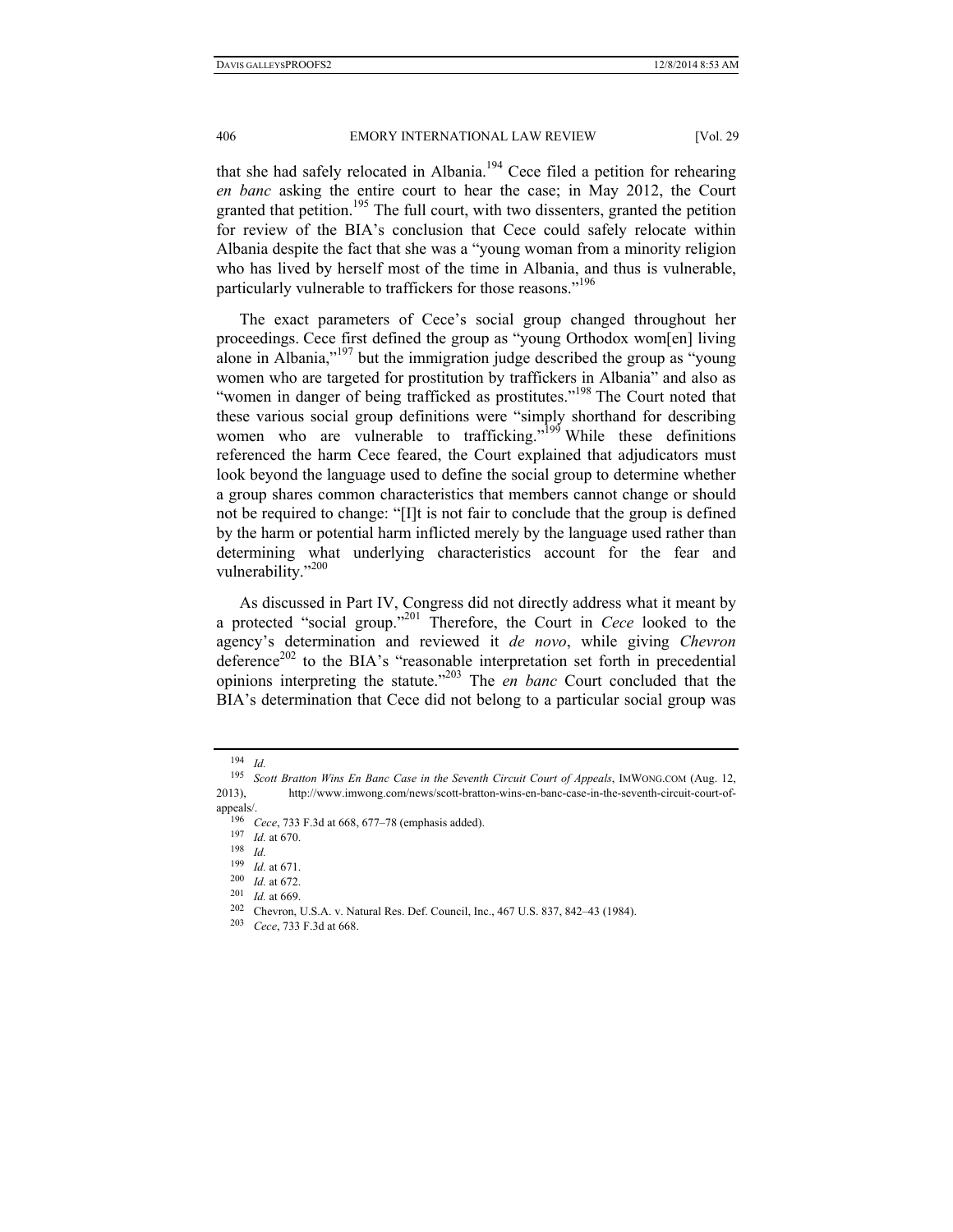"not a reasoned conclusion"<sup>204</sup> and found that Cece's proffered social group was cognizable under the INA.<sup>205</sup> This conclusion placed the Seventh Circuit in direct conflict with the Sixth Circuit's holdings in *Rreshpja v. Gonzales* and *Kalaj v. Holder*, both of which rejected similar claims for asylum by young Albanian women.<sup>206</sup>

In its opinion, the Court applied the "immutable characteristics test" articulated by the BIA in *Acosta* and found that the characteristic that unifies the petitioner's particular social group is not the fact that its members fear persecution, but the fact that they are young, single, Albanian women.<sup>207</sup> Although the Sixth Circuit purported to apply the same test for its PSG analysis in *Rrhespja* and *Kalaj*, the Sixth Circuit clearly deviated from the test's proper application. The Seventh Circuit was willing to go beyond the cursory analysis employed by the Sixth Circuit by finding that the group at issue is not simply women "being targeted for prostitution."208 Such a group would exist exclusively because of the members' fear or risk of harm and would not share any immutable characteristics. The Court found Cece's group to be different because it is the members' status as young single women from a particular country that unites them, not their risk of harm. This is a point that the Sixth Circuit failed to take notice of in *Rreshpja* and *Kalaj*.

In attempting to "determine the contours" of Cece's social group, the Court focused on the characteristic that Cece lived alone.<sup>209</sup> According to the Court, Cece credibly testified at trial that "women do not live alone in Albania," that "she did not know anyone who lived alone," that "she was afraid to live alone," and that "she was targeted because she was living alone."<sup>210</sup> Furthermore, "[a]t Cece's hearing, Dr. Bernd Fischer, a Professor in Balkan History at the Indiana University–Purdue University Fort Wayne and an 'expert on Albania,<sup>211</sup> testified that Cece's experience was 'unfortunately usual." $2^{12}$  Dr. Fischer described how unusual it is for a single woman to live alone in Albania, that such a woman would be an "ideal target for a trafficker,

<sup>204</sup> *Id.* at 671. 205 *Id.* at 677. 206 *See supra* Part IV*.*

<sup>&</sup>lt;sup>207</sup> *Cece*, 733 F.3d at 672. The court uses "single" to be synonymous with "living alone." *Id.* at 670 n.3. <br><sup>208</sup> *Id.* at 672.<br><sup>209</sup> *Id.* at 670.

<sup>209</sup> *Id.* at 670. 210 *Id.* at 671. 211 *Id.* at 667. 212 *Id.*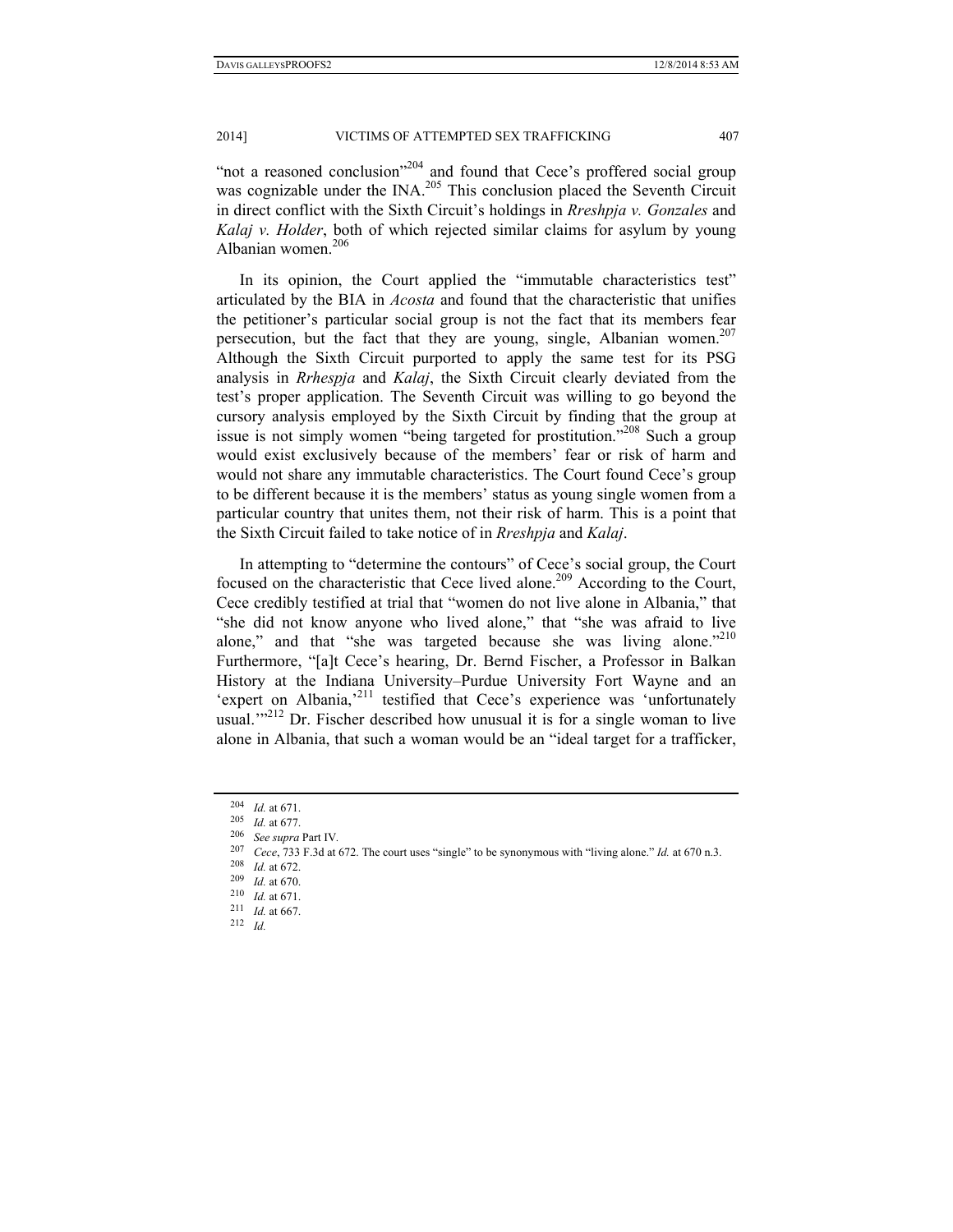particularly if she had been such a target in the past," and that the problem was prevalent throughout Albania and was not limited to Cece's home village. $^{213}$ 

In determining whether "singleness" meets *Acosta*'s immutable characteristic test, the Court considered whether living alone is "plausibly alterable."<sup>214</sup> The Court noted that Cece no longer had any family living in Albania and acknowledged that, although Cece could have married, "this is the type of fundamental characteristic change," i.e., marital status, "that we do not ask of asylum applicants."215

By focusing on the objective, immutable characteristics of Cece's proffered group, the Court was able to analogize Cece's PSG to many of the groups previously approved by the BIA. For example, the Court found that Cece's proffered social group was not unlike that proposed by the following groups: "women who, in accordance with social and religious norms in Jordan, are accused of being immoral criminals and, as a consequence, face the prospect of being killed;" "Christian women in Iran who do not wish to adhere to the Islamic female dress code"; "Iranian women who refuse to conform to the government's gender-specific laws and social norms."216 All of these groups satisfied the BIA's PSG requirement.

The Court further justified its conclusion by classifying Cece's case as a "mixed-motive" case.<sup> $2^{17}$ </sup> According to the Court, a mixed-motive case is one "in which the persecutor targets an individual for more than one reason and one of the reasons does not warrant protection under the Act."<sup>218</sup> Under mixedmotives analysis, "an applicant may qualify for asylum so long as the applicant demonstrates by either direct or circumstantial evidence that his persecutors were motivated, at least in part, by one of the enumerated grounds."<sup>219</sup> This mixed-motives analysis, though very much applicable in both *Rrhespja* and *Kalaj*, is noticeably absent from the Sixth Circuit's reasoning in those cases.

The Seventh Circuit also addressed the dissents' concerns about Cece's proposed PSG being circularly defined.<sup>220</sup> The Court found that a particular

<sup>213</sup> *Cece*, 733 F.3d at 667. 214 *Id.* at 669. 215 *Id.* 

<sup>216</sup> *Id*. at 669–70 (citing Sarhan v. Holder, 658 F.3d 649, 654 (7th Cir. 2011); Yadegar-Sargis v. INS, 297 F.3d 596, 603 (7th Cir. 2002); Fatin v. INS, F.3d 1233, 1241 (3d Cir. 1993)). 217 *Cece*, 733 F.3d at 672. 218 *Id.* 

<sup>219</sup> *Id.* 

<sup>220</sup> *Id.* at 680.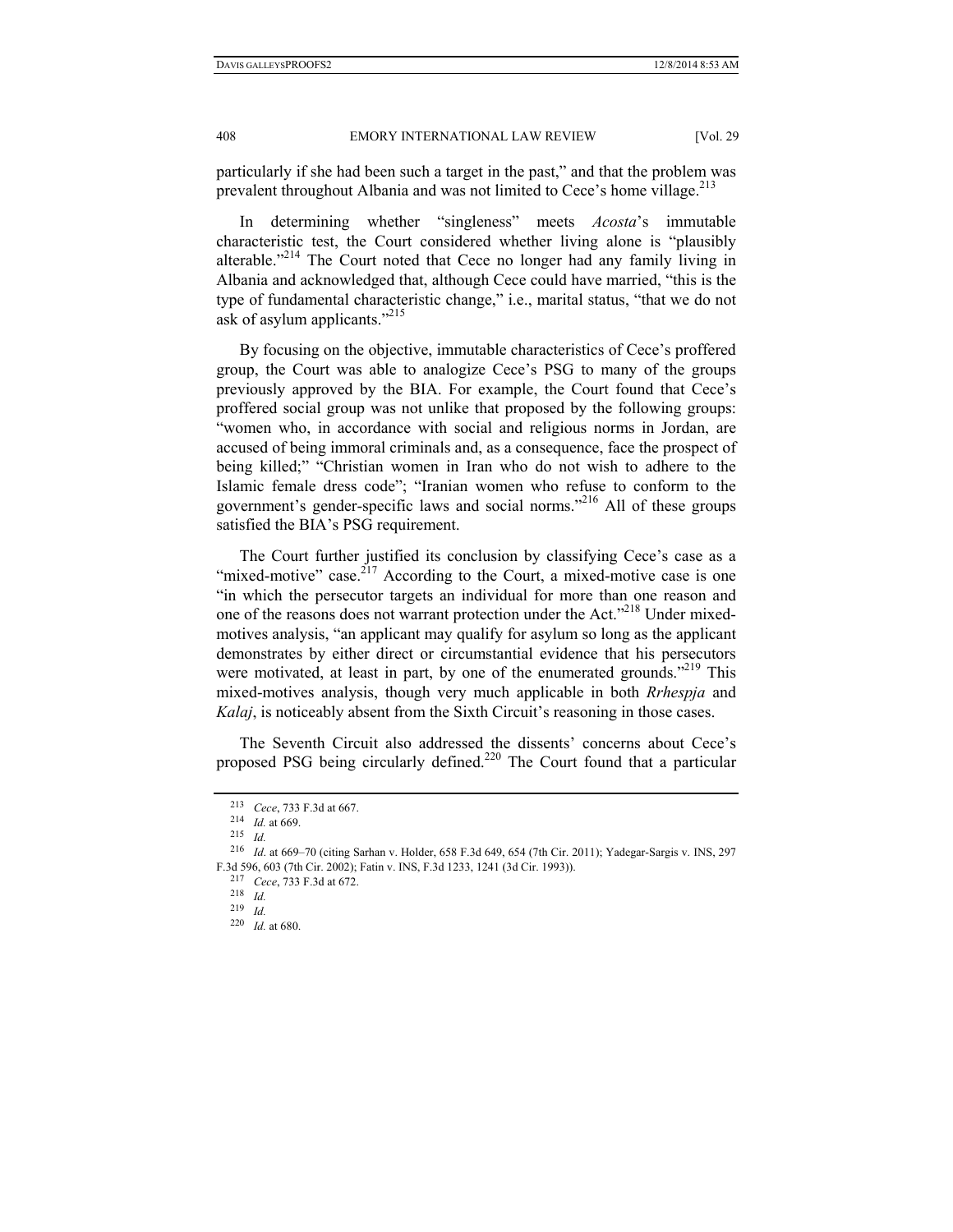social group's circular definition can create problems for the nexus or "on account of" asylum element, but a circularly-defined group can still be viable as long as the group's members share an immutable characteristic. $221$ Importantly, the Court found that, though a PSG "cannot be defined *merely* by the fact of persecution,"222 the fact that a group's definition includes the fact of persecution does not disqualify an otherwise valid social group.223 Just because all members of a group suffer persecution does not mean that this characteristic is the only one that links them.

Applying this principle to Cece's case, the Court found that the characteristics of the social group consist of the fundamental traits of being "young, female, and living alone in Albania."<sup>224</sup> These alone would suffice to prove the group is not circularly defined, but the Court takes it a step further and explains, "[e]ven if the group were defined in part by the fact of persecution (and we do not believe it to be), that factor would not defeat recognition of the [PSG] under the [INA]" because the BIA "has never required complete independence of any relationship to the persecutor.<sup>3225</sup>

Moreover, the Seventh Circuit found that the Board's decision that Cece was able to safely relocate within Albania was unreasoned and could not stand because of the fact that Cece had no family left in Albania, and Dr. Fischer testified that women typically do not live alone in Albania.<sup>226</sup> Furthermore, the Court opined that Cece's fruitless police report regarding her attempted kidnapping illuminates the difficulty of relying on law enforcement officials to locate and prosecute traffickers, and the Seventh Circuit relied on this to make a finding that the Albanian government was unwilling or unable to protect  $Cece^{227}$ 

<sup>221</sup> *Id.* at 672–73. 222 *Cece*, 733 F.3d at 671 (citing Jonaitiene v. Holder, 660 F.3d 267, 271 (7th Cir. 2011) (emphasis in original)).<br><sup>223</sup> *Cece*, 733 F.3d at 671.<br><sup>224</sup> *Id.* at 672.<br><sup>225</sup> *Id* 

<sup>226</sup> *Id.* at 667–68. "The Board found that Cece could live safely in Tirana, though perhaps not in her parent's city. Part III of the majority's opinion declares that this decision is not supported by substantial evidence." *Id.* at 679.

<sup>227</sup> *Id.* at 675. *See* Aliens and Nationality Act, 8 U.S.C. §1101(A)(42)(2012). Another requirement is that the applicant show that, owing to past persecution or a well-founded fear or future persecution, he or she is "unable or unwilling to avail himself or herself of the protection" of the country from which he or she has fled to avoid such persecution. 8 U.S.C. § 1101(A)(42)(A) (2012).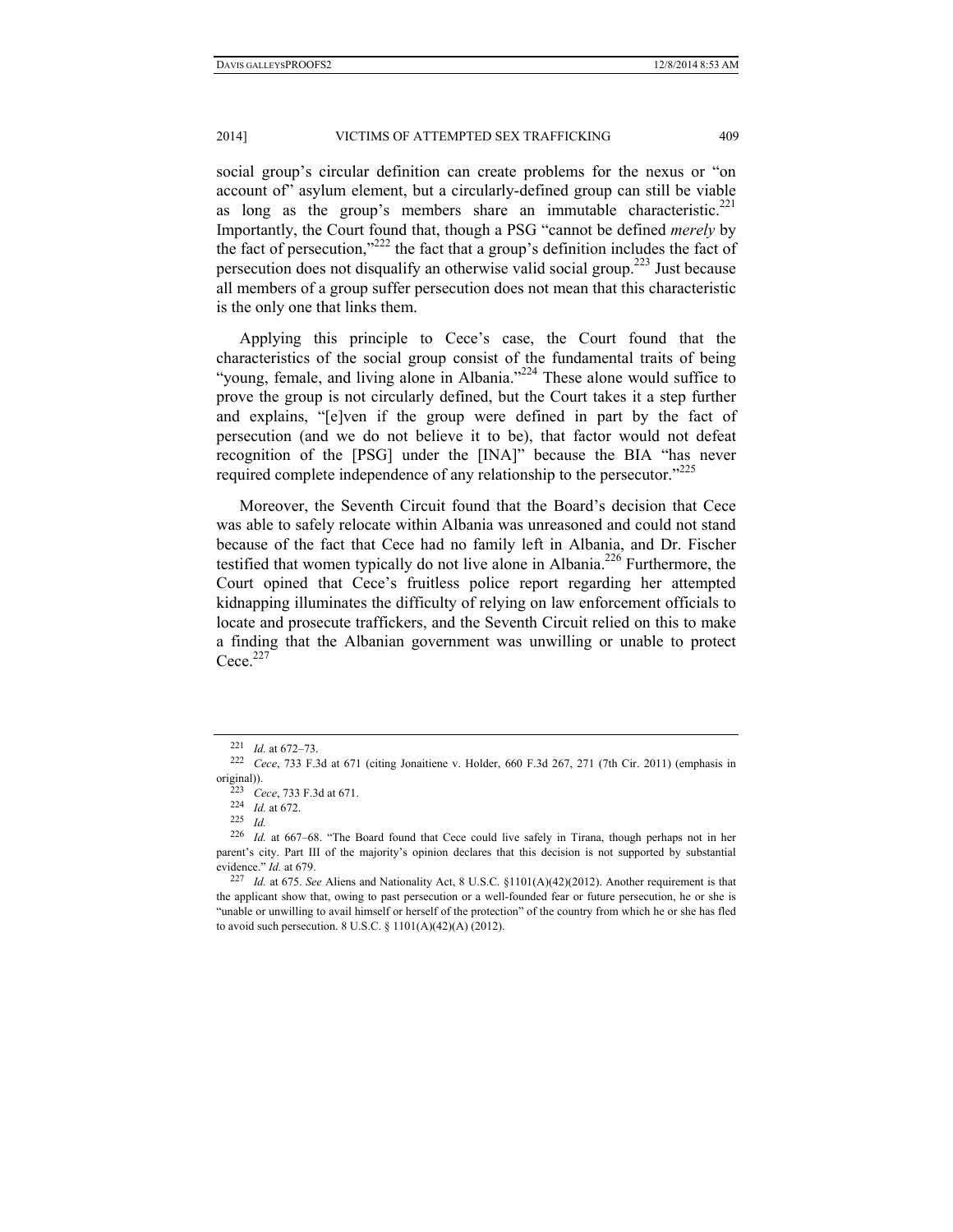The Seventh Circuit also confronts a point raised by the dissent (and previously by the Sixth Circuit) that its decision "makes eligible for asylum everyone who faces a substantial risk of harm in his native land, no matter the reason."<sup>228</sup> The court clarified that the breadth of a social group is irrelevant to the viability of the group.<sup>229</sup> This point is in direct contention with the Sixth Circuit's opinion in *Rreshpja*, which reasoned that the group of young-looking, attractive Albanian women who are forced into prostitution was not a cognizable social group because it was too broad and sweeping of a classification.<sup>230</sup> The Seventh Circuit found that, while the category may include many people, only a few with legitimate claims would be able to make the necessary linkage to prove that the persecution was being carried out because of membership in the designated group. $^{231}$ 

As a result of this clarification, future adjudicators will examine social groups in the same way they examine the other protected grounds, all of which can have very broad parameters.<sup>232</sup> This finding is extremely important and serves to align the court with international norms seeking to protect trafficking victims such as the Palermo Protocol and the Victims Protection Act. Indeed, other signatories to the 1951 Refugee Convention have rejected a bar based on size of a particular group, recognizing, for example, that "[t]here are instances where the victims of persecution in a country have been a majority. It is power, not number, that creates the conditions in which persecution may occur. $^{2233}$ 

Additionally, the Court followed the reasoning of "mixed motives" cases in which an applicant qualifies for asylum so long as she demonstrates by either direct or circumstantial evidence that persecutors were motivated, at least in part, by one of the enumerated grounds in the INA.<sup>234</sup> This type of mixed-

<sup>&</sup>lt;sup>228</sup> *Cece*, 733 F.3d at 680 (Easterbrook, J., dissenting).<br><sup>229</sup> *Cece*, 733 F.3d at 673.<br><sup>230</sup> Rrhespja v. Gonzales, 420 F.3d 551, 555 (6th Cir. 2005).<br><sup>231</sup> *Cece*, 733 F.3d at 673. "Although the category of protected who can demonstrate the required nexus likely is not." *Id.*

<sup>232</sup> *Id.* at 674. 233 *See* U.N. High Comm'r for Refugees, *Guidelines on International Protection: Gender-Related Persecution within the context of Article 1A(2) of the 1951 Convention and/or its 1967 Protocol relating to the Status of Refugees*, 1 U.N. Doc. HCR/GIP/02/01 (May 7, 2002). *See also* Minister for Immigration & Multicultural Affairs v Khawar*,* [2002] HCA 14 S128/2001 1, 8 (Austl.). Refugee-Pakistani woman having a well-founded fear of violence from her husband and members of his family because of personal, family consideration-repeatedly seeking but failing to receive police protection—whether she feared "persecution" "for reasons of" membership of a particular social group" for purposes of definition of "refugee in Article 1A(2) of the *Convention Relation to the Status of Refugees*. *Id.*

<sup>234</sup> *Cece*, 733 F.3d at 672–73.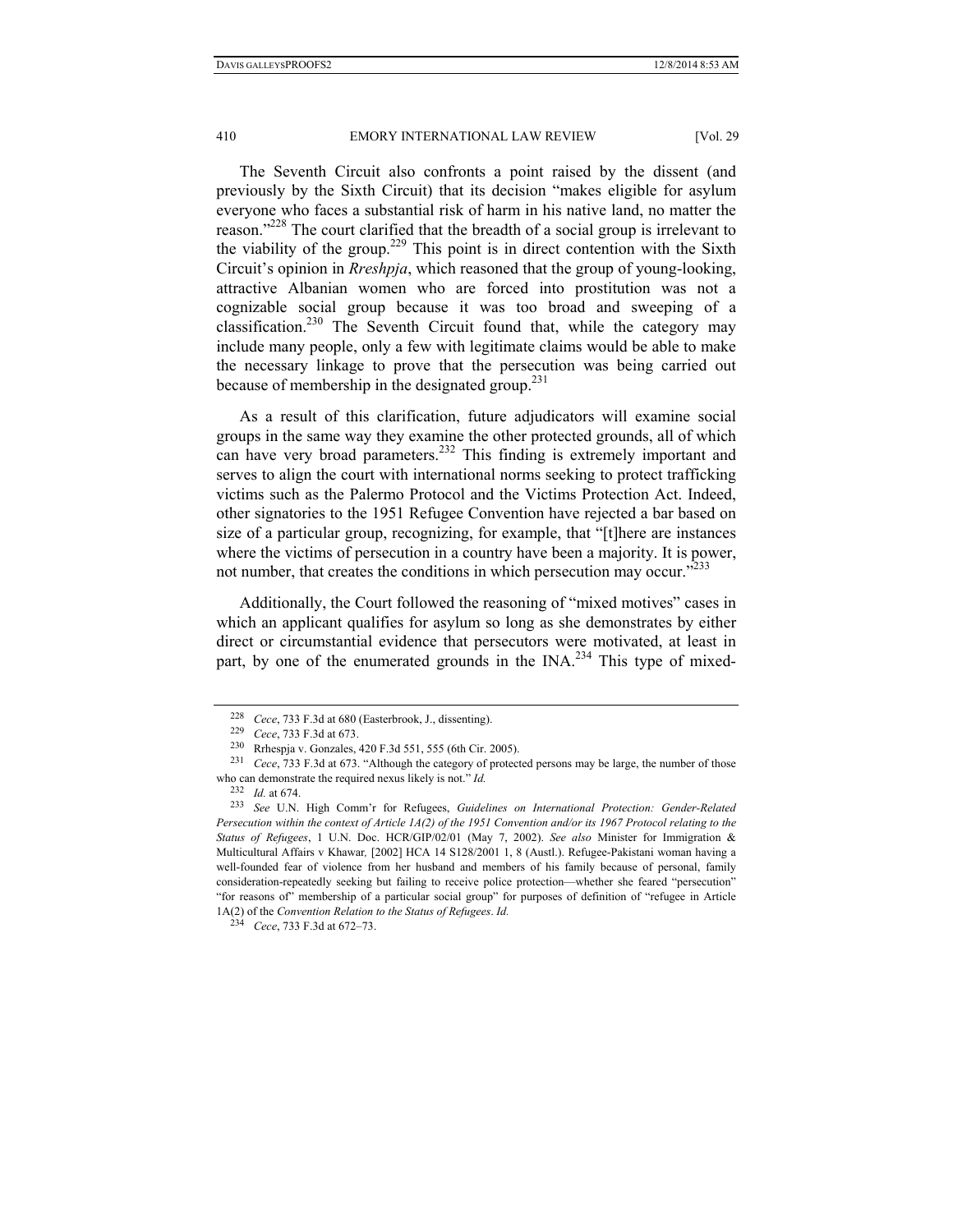motive analysis could apply in a variety of PSG asylum cases and has the potential to expand protection to a vast number of groups who would otherwise be excluded.

#### VI. RECOMMENDATIONS

Despite official legislation suggesting otherwise, the discrepancy between "available domestic protection and the imperatives of international obligation results in a serious denial of justice to many asylum-seekers.<sup>3235</sup> It is clear that victims of attempted sex trafficking constitute a legitimate social group cognizable under the INA when the court properly acknowledges the objective, immutable characteristics underlying the applicants' claims, as established by the BIA in *Acosta*. 236 By conducting a substantive analysis of Cece's case and not perfunctorily dismissing it, the Seventh Circuit provided the important opportunity for victims of attempted sex trafficking to be eligible for asylum, thereby escaping persecution in their home countries. The rule coming out of the Seventh Circuit's decision in *Cece v. Holder* serves not only to promote the United States' obligations under the Palermo Protocol as well as the Trafficking Victims Protection Act; it is also straightforward and easily applicable to future cases: without reference to size of the group or the extent of harm suffered, a particular social group can exist for purposes of asylum law so long as it is based on at least one common immutable characteristic.

The "immutable characteristics rule" stemming from the *Acosta* case should be adopted in every circuit court of appeals because uniformity and consistency in the definition of PSG is a desirable goal that will provide asylum applicants the most fair and just access to protection under asylum law of the United States. The Sixth Circuit's subjective analyses for deciding these claims has contributed to the substantial inconsistency that characterizes current U.S. asylum law, making the system inherently unfair to an asylum seeker, whose probability of success depends on which circuit and which individual judge reviews her case.<sup>237</sup> Applying the rule arising out of the decision in *Cece* would give effect to the intention to prevent human rights

<sup>235</sup> Joan Fitzpatrick, *The International Dimension of U.S. Refugee Law*, 15 BERKELEY J. INT'L L. 1, 1 (1997). 236 *Cece*, 773 F.3d at 669; *Matter of Acosta*, I & N Dec. 211, 233 (BIA 1985). 237 *See* Jaya Ramji-Nogales et. al., *Refugee Roulette: Disparities in Asylum Adjudication*, 60 STAN. L.

REV. 295, 296 (2007) (citing a study that demonstrated enormous disparities in asylum grant rates at the immigration judge level, the Board of Immigration Appeals level, and the federal courts of appeal level).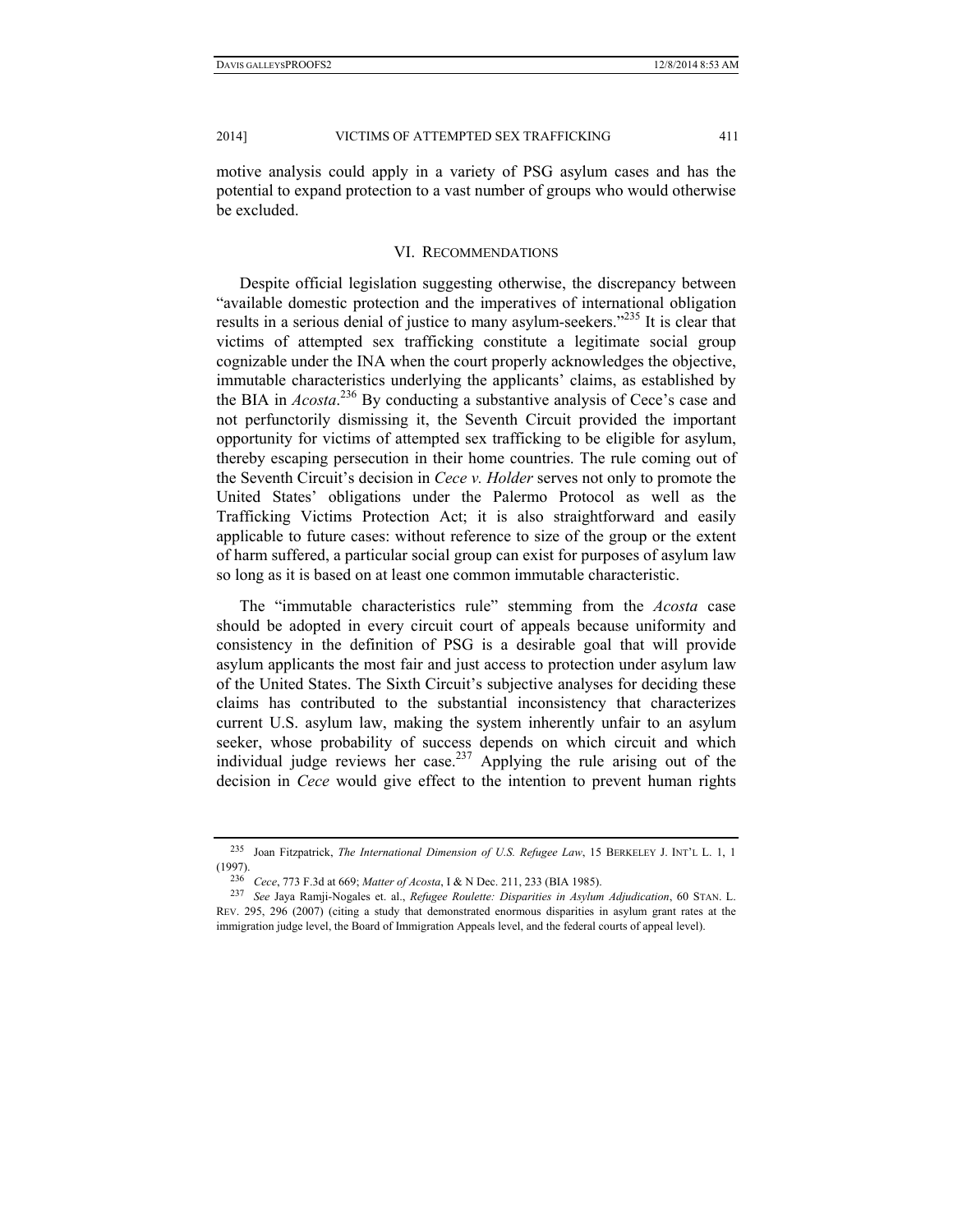abuses for which Congress ratified the Palermo Protocol and the Trafficking Victims Protection Act.

The Supreme Court of the United States should resolve the interpretation confusion by adopting a uniform definition of PSG. Furthermore, the Supreme Court should address the circuit split between the Sixth and Seventh Circuits and give guidance to immigration judges, the Board of Immigration Appeals, and other circuit courts, by following the holding of the Seventh Circuit in its *Cece* decision. A decision from the Supreme Court upholding *Cece* would send a message to the international community that the United States recognizes sex trafficking as a form of persecution and is willing to provide refuge to young women living alone in Albania who are at risk for being forced into sex trafficking.

In the alternative, the President of the United States should issue a joint rule from the Department of Justice and the Department of Homeland Security outlining a policy of recognizing particular social groups for asylum. This solution would have widespread effect similar to a Supreme Court ruling on the issue, but it would be easier to lay out guidelines for what constitutes a particular social group without the confines the Supreme Court faces. For example, when a holding is limited to the facts of the specific case before it, this substantially limits the opinion's effect on future adjudications.

Furthermore, the Obama administration could merely clarify the asylum statute. Former Attorney General Janet Reno attempted to do in 2000, which resulted in the Department of Justice writing a rule to spell out how immigration judges should apply "particular social groups" to groups of women. 238 Another possibility would be for current Attorney General Eric Holder to designate the decision in *Cece v. Holder* as a precedential decision and all federal courts would be bound by it. Former Attorney General Janet Reno designated the decision in *Toboso-Alfonso* as a precedential decision, which established homosexuality as a particular social group for asylum purposes, an interpretation of the INA that has been accepted by all federal courts. $^{239}$ 

<sup>238</sup> *See* Redden, *supra* note 189 (Janet Reno had a fit of activity on gender based asylum in 2000, which resulted in the Department of Justice writing a rule to spell out how immigration should apply "particular social groups" to groups of women). 239 Matter of Toboso–Alfonso*,* 201 I. & N Dec 819 n.1 (B.I.A. 1990); Matter of Toboso–Alfonso (A23

<sup>220 644), 1994</sup> WL 16515318 (U.S.A.G. June 16, 1994).